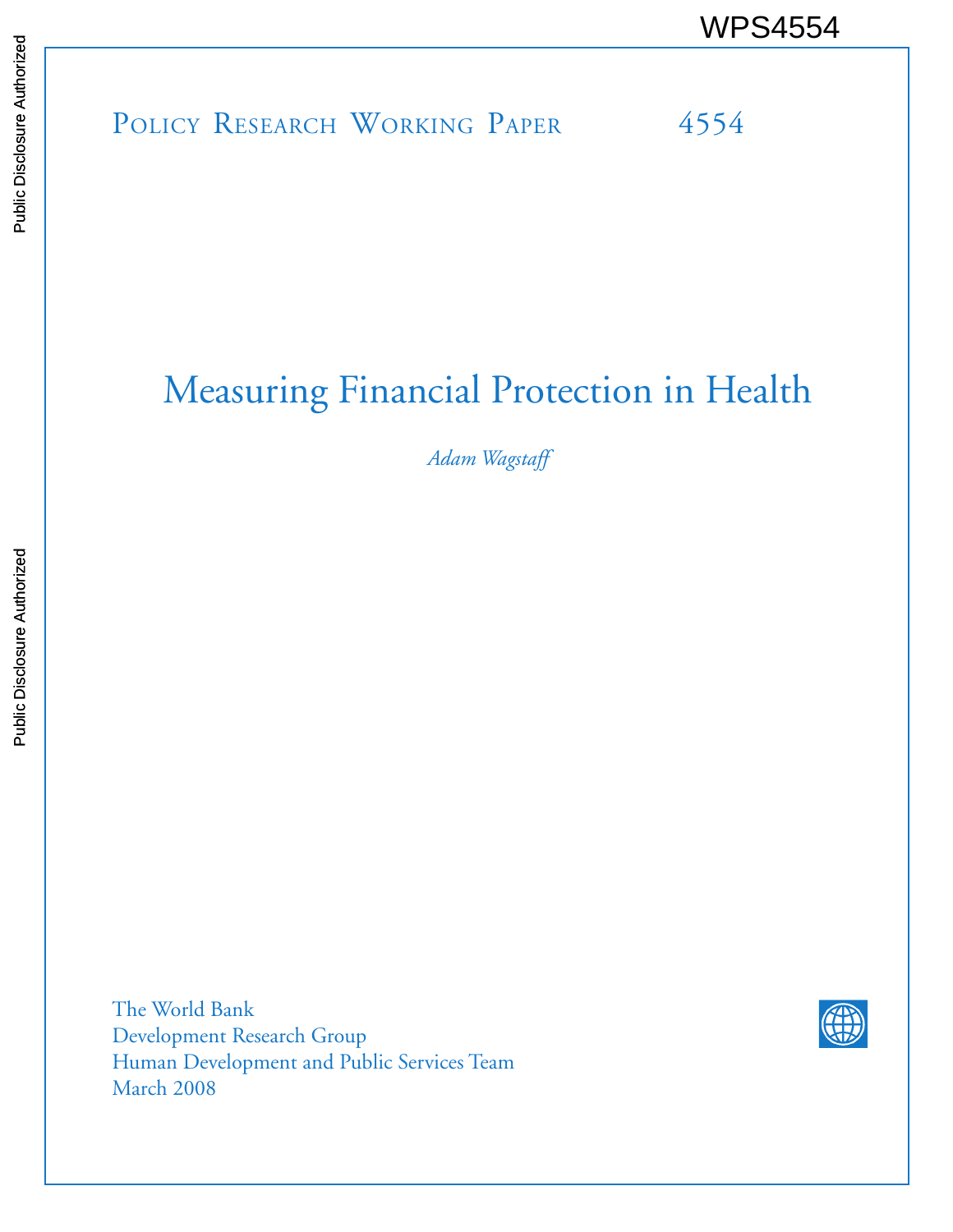### **Abstract**

Health systems are not just about improving health: good ones also ensure that people are protected from the financial consequences of receiving medical care. Anecdotal evidence suggests health systems often perform badly in this respect, apparently with devastating consequences for households, especially poor ones and near-poor ones. Two principal methods have been used to measure financial protection in health. Both relate a household's out-of-pocket spending to a threshold defined in terms of living standards in the absence of the spending: the first defines spending as catastrophic

if it exceeds a certain percentage of the living standards measure; the second defines spending as impoverishing if it makes the difference between a household being above and below the poverty line. The paper provides an overview of the methods and issues arising in each case, and presents empirical work in the area of financial protection in health, including the impacts of government policy. The paper also reviews a recent critique of the methods used to measure financial protection.

*The Policy Research Working Paper Series disseminates the findings of work in progress to encourage the exchange of ideas about development issues. An objective of the series is to get the findings out quickly, even if the presentations are less than fully polished. The papers carry the names of the authors and should be cited accordingly. The findings, interpretations, and conclusions expressed in this paper are entirely those of the authors. They do not necessarily represent the views of the International Bank for Reconstruction and Development/World Bank and its affiliated organizations, or those of the Executive Directors of the World Bank or the governments they represent.*

This paper—a product of the Human Development and Public Services Team, Development Research Group—is part of a larger effort in the department to shed light on health financing and delivery issues. Policy Research Working Papers are also posted on the Web at http://econ.worldbank.org. The author may be contacted at awagstaff@worldbank.org.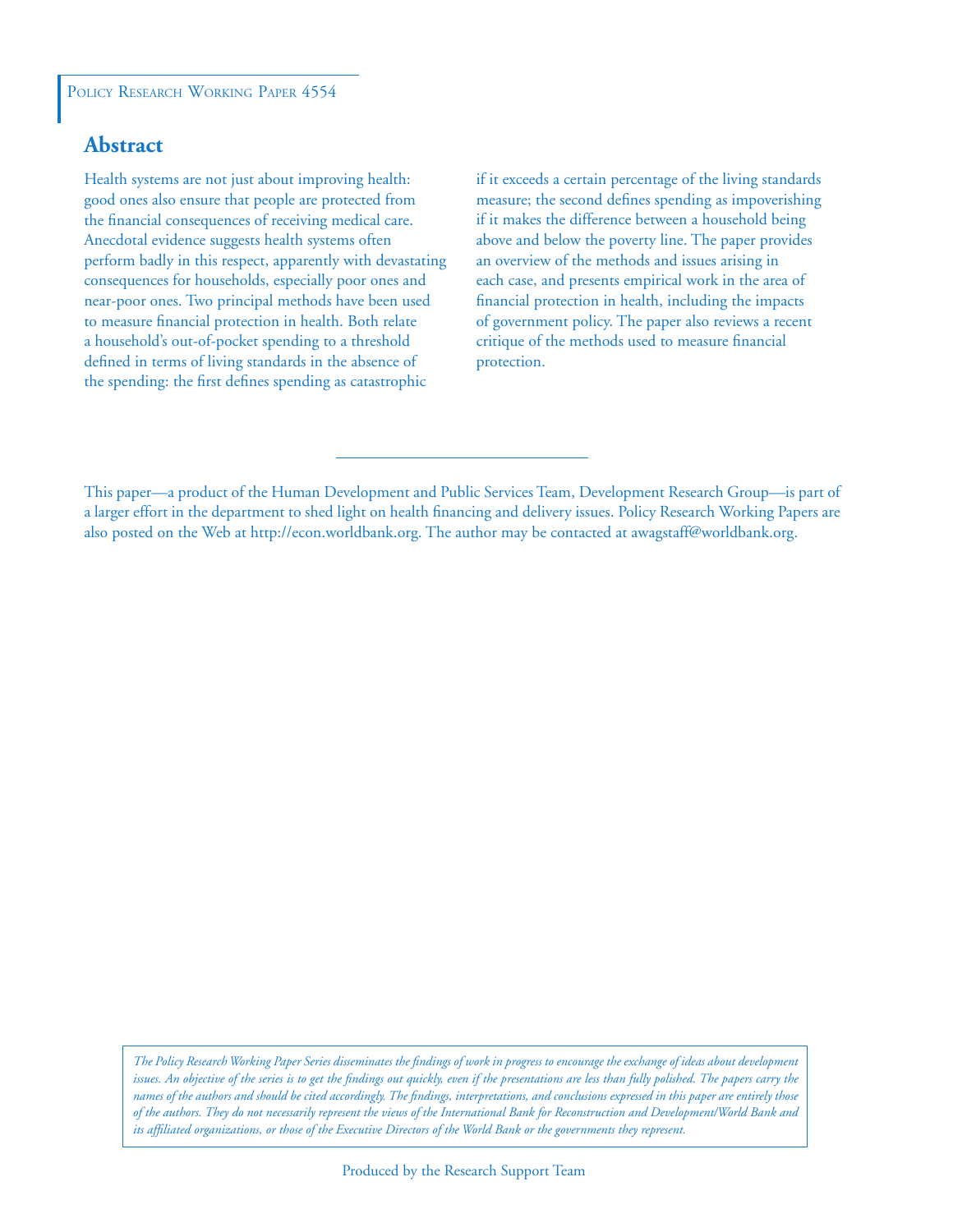## Measuring Financial Protection in Health

by

Adam Wagstaff

The World Bank, Washington DC, USA

**Corresponding author and contact details:** Adam Wagstaff, World Bank, 1818 H Street NW, Washington, D.C. 20433, USA. Tel. (202) 473-0566. Fax (202)-522 1153. Email: [awagstaff@worldbank.org](mailto:awagstaff@worldbank.org).

**Keywords:** financial protection; catastrophic spending; impoverishment; health shocks; insurance.

**Acknowledgements:** My thanks to Peter Smith, Elias Mossialos and Sheila Leatherman for asking me to write this paper which was prepared for a book they are editing called Performance Measurement for Health System Improvement: Experiences, Challenges and Prospects. The findings, interpretations and conclusions expressed in this paper are entirely those of the author, and do not necessarily represent the views of the World Bank, its Executive Directors, or the countries they represent.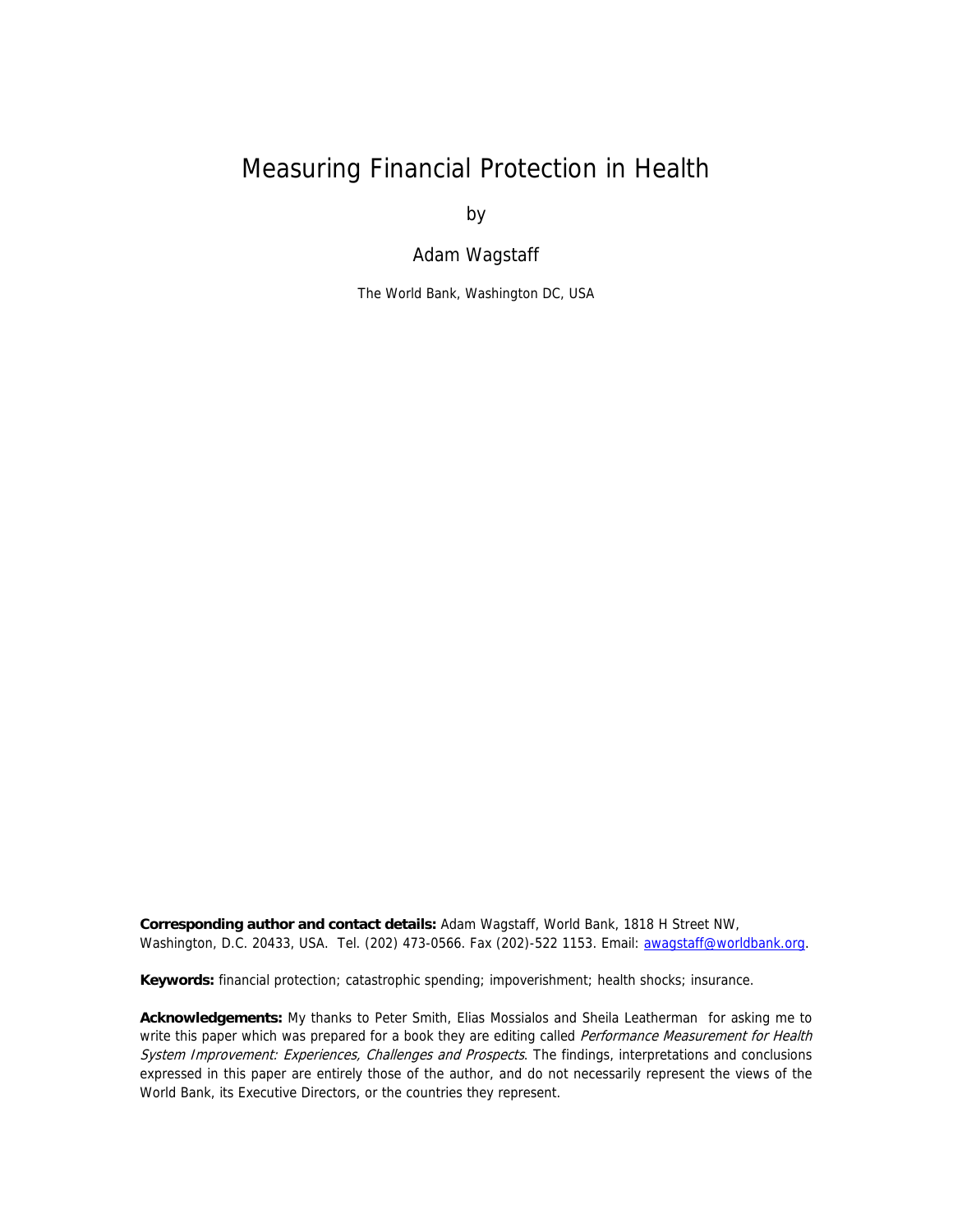#### **Introduction**

Health systems are not just about improving health. Good ones also ensure that people are protected from the financial consequences of illness and death, or at least from the financial consequences associated with the use of medical care. Anecdotal evidence suggests health systems often perform badly in this respect, apparently with devastating consequences for households, especially poor ones and near-poor ones. The World Bank's 50-country participatory poverty study known as *Voices of the Poor*<sup>1</sup> found that poor health and illness are universally dreaded as a source of destitution, partly because of the costs of health care but also the income lost due to illness. *Voices of the Poor* documents the case of a 26 year-old Vietnamese man who, as a result of the large health care costs necessitated by his daughter's severe illness, has moved from being the richest man in his community to being one of the poorest.<sup>2</sup> Also recorded was the case of a 30year-old Indian mother of four who has been forced to sell the family's home and land, and has to walk 10 kilometers a day transporting wood on her head in order to finance the cost of her diabetic husband's medical care. $2$ 

How can one measure the success with which a health system protects people against the financial consequences of ill health? What do systems that do well in this regard have in common? And how far do health system reforms improve people's financial protection vis-à-vis health expenses? This paper provides an overview of the methods and issues arising in each case, and presents empirical work in the area of financial protection in health, including the impacts of government policy. The paper also reviews a recent critique of the methods used to measure financial protection.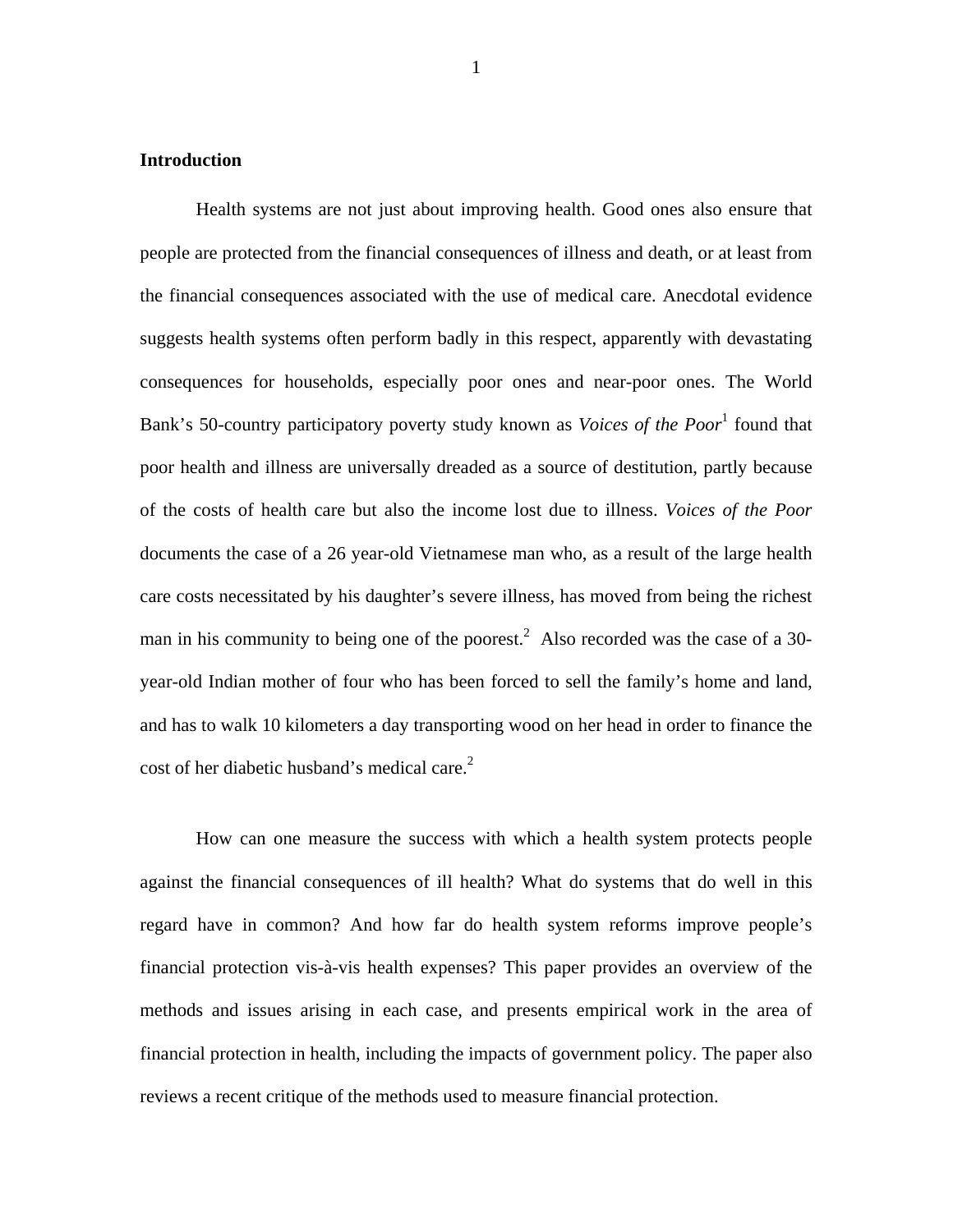#### **Some preliminaries**

The measures of financial protection developed to date are based on people's outof-pocket spending on medical care, and relate out-of-pocket payments to a threshold.<sup>3</sup> The idea is that out-of-pocket spending is largely involuntary and does not contribute to household well-being in the way that spending on, say, a new car does, and that a household unfortunate enough to have to spend on medical care is deprived of resources it could have used to purchase other goods and services, including necessities such as food and shelter. One approach is to classify spending as 'catastrophic' if it exceeds a certain fraction of household income. Another is to classify it as 'impoverishing' if it is sufficiently large to make the difference to the household being above the poverty line and below it, i.e. in the absence of the medical outlays the household's resources would have been sufficient to keep its living standards above the poverty line, while with the outlays its living standards are pushed below the poverty line.

Several general issues arise with these approaches. One is that the focus in on the cost of medical care. The income losses associated with illness, injury and death are not captured, even though they may be more important in terms of their impact on household welfare. The justification for this omission is that the measures aim at measuring financial protection vis-à-vis health care expenses, and that protecting households against income losses is not the business of the health financing system but of the social protection system more generally. Second, the assumptions that out-of-pocket spending on health is involuntary and that such spending automatically deprives the household of the resources in question are worth thinking about. They are discussed further below. Third, the focus on what households end up spending is argued by some to miss an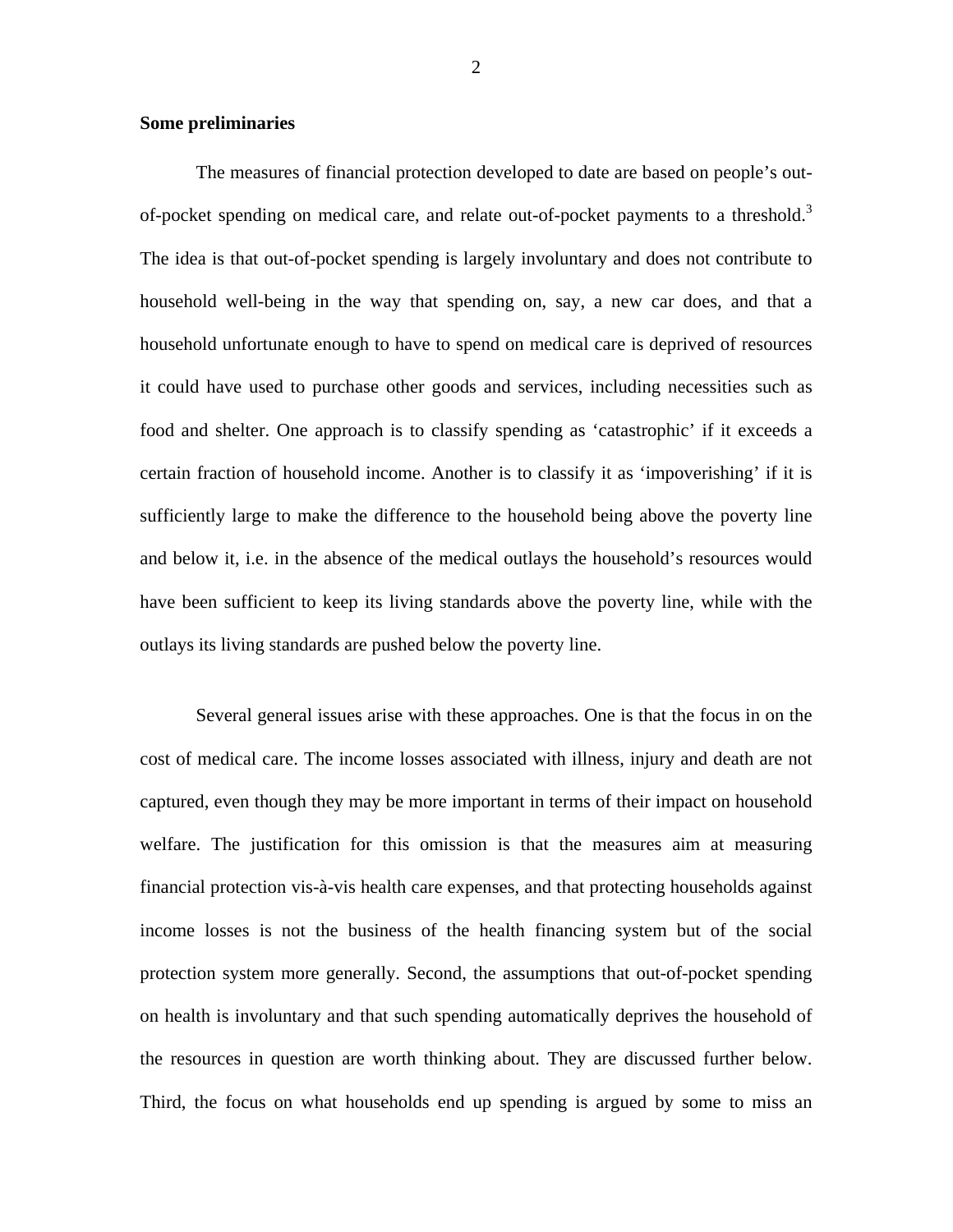important point, namely that people may be deterred from using health services by the high out-of-pocket cost. A country where people pay little out-of-pocket (and which therefore looks good from a financial protection perspective) may be one where people do not use health services. Some argue that this ought to be captured by a measure of financial protection.

One the face of it, the suggestion that measures of financial protection should capture forgone utilization caused by a high out-of-pocket cost seems reasonable enough. But on reflection it becomes clear the suggestion is confusing policy objectives and policy instruments. Policymakers have multiple variables they wish to influence (*focal variables*), including health outcomes and people's expenditure on health (and by implication the resources people have available for other goods and services). In seeking to influence these variables, policymakers have a number of *instruments* at their disposal, including the share of the cost of health care that people pay out-of-pocket. A change in a given instrument will likely affect several focal variables. So, exempting the poor from user fees at public facilities will likely affect use of services by the poor (non-use and under-utilization by the poor should fall) *and* the amount that the poor end up paying outof-pocket.

In a health systems assessment, the natural approach is to see how well the system fares in terms of the focal variables, and then to work backwards to see how far the performance can be attributed to the specific set policies that have been adopted. A country might do well on financial protection but poorly on health outcomes and health inequalities; the reason may be that its policies on out-of-pocket payments discourage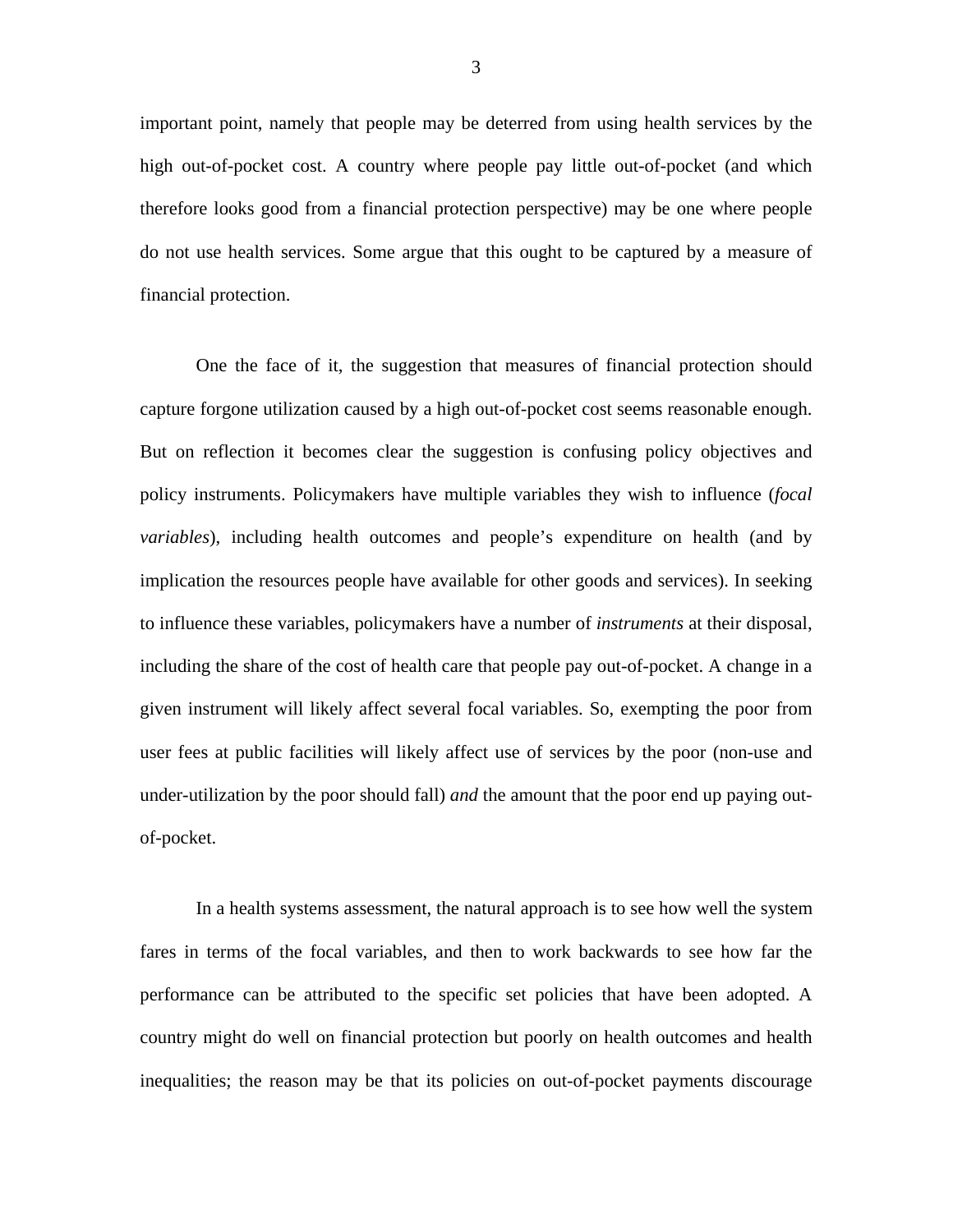most people from using health services but that the health services people do use are high quality and appropriate. Another country might do poorly on financial protection and poorly on health outcomes and inequalities; the reason might be that people use services despite the high cost at the point of use but the care is poor quality or inappropriate to people's needs. This example brings home the important point that performance on financial protection depends not just on policies with respect to health financing narrowly defined but also (among other things) on the way providers are paid and regulated.

#### **Catastrophic expenditures: The basics**

A natural starting point—and in many studies the stopping point—is to examine the distribution of 'catastrophic' health expenditures, defined as health spending that exceeds some threshold, defined usually in relation to the household's 'pre-payment' income. [Figure 1](#page-8-0) illustrates. The x-axis plots out-of-pocket spending on medical care (*M*) and the y-axis plots expenditure on other items such as food, housing, transport, etc., labeled non-medical spending  $(NM)$ . The budget line is a 45<sup>0</sup> line—each dollar spent on medical care means one dollar less to spend on other things. It is this fact that underpins the concern over financial protection, the view being that medical care outlays are different from spending on other goods and services, being involuntary and the response to a unwanted health shock, and having an entirely negative effect on household welfare by depriving a household of resources that could have been spent on goods and services that do contribute to welfare. In [Figure 1](#page-8-0) the household has an income equal to *x* (the intercept on both the x-axis and the y-axis), and spends  $M_0$  on medical care and  $NM_0$  on other items. One approach is to define out-of-pocket medical spending as catastrophic if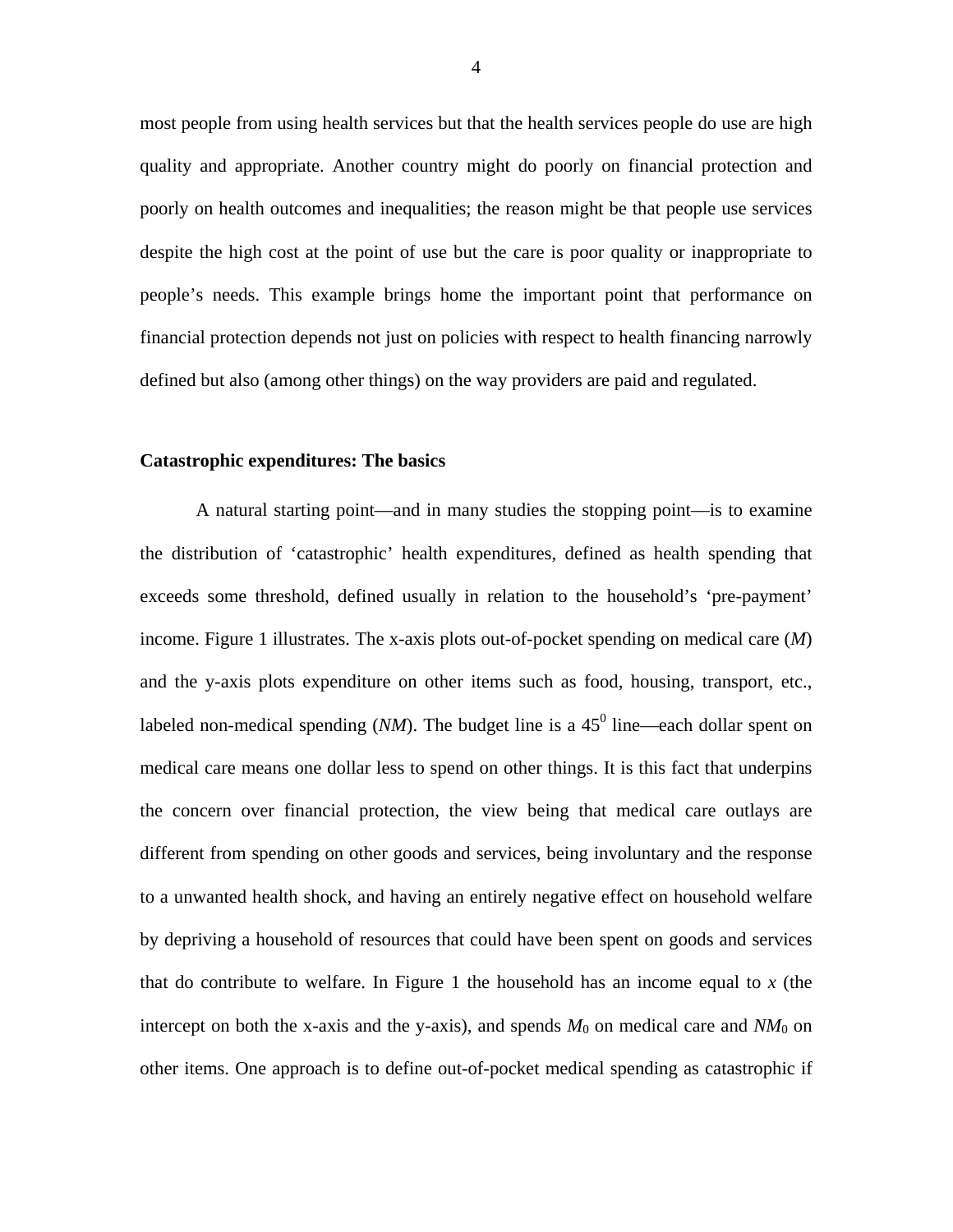it exceeds a certain amount in monetary terms.<sup>4</sup> An alternative approach<sup>3</sup> is to say spending is catastrophic if it exceeds some specified fraction of pre-payment income, *x*, defined as the sum of observed medical outlays  $M_0$  and observed non-medical spending *NM*<sub>0</sub>. Alternatively the threshold could be defined in terms of pre-payment income less a deduction for food and perhaps other necessities too.<sup>3,5</sup> The idea is that by subtracting a deduction for basic necessities one gets a better idea of the individual's ability to pay. One could deduct an individual's (or household's) actual food expenditure, labeled  $F_0$  in [Figure 1](#page-8-0). Or one could deduct an amount that represents society's view about the minimum acceptable level of expenditure on food (and perhaps other necessities) as reflected in a poverty line, labeled *PL* in [Figure 1.](#page-8-0) This latter approach is problematic when a household's pre-payment income falls short of the poverty line: in this case, the household's estimated 'ability to pay' is negative and it falls below the catastrophe threshold automatically whatever its medical care outlays.<sup>3[\\*](#page-7-0)</sup>

 $\overline{a}$ 

<span id="page-7-0"></span> $*$  Xu et al.<sup>5</sup> use this approach. Their poverty line is just for food expenditures, which is subtracted apparently from nonmedical consumption (*NM*0) rather than pre-payment income (*x*). Ability to pay is defined as *NM*0-*PL* except for households for whom this is negative. In such cases, ability to pay is defined as *NM*0 less *actual* food expenditure. This leads to the rather unsatisfactory outcome that a household just below their poverty line could be judged to have the same ability to pay as one just above it.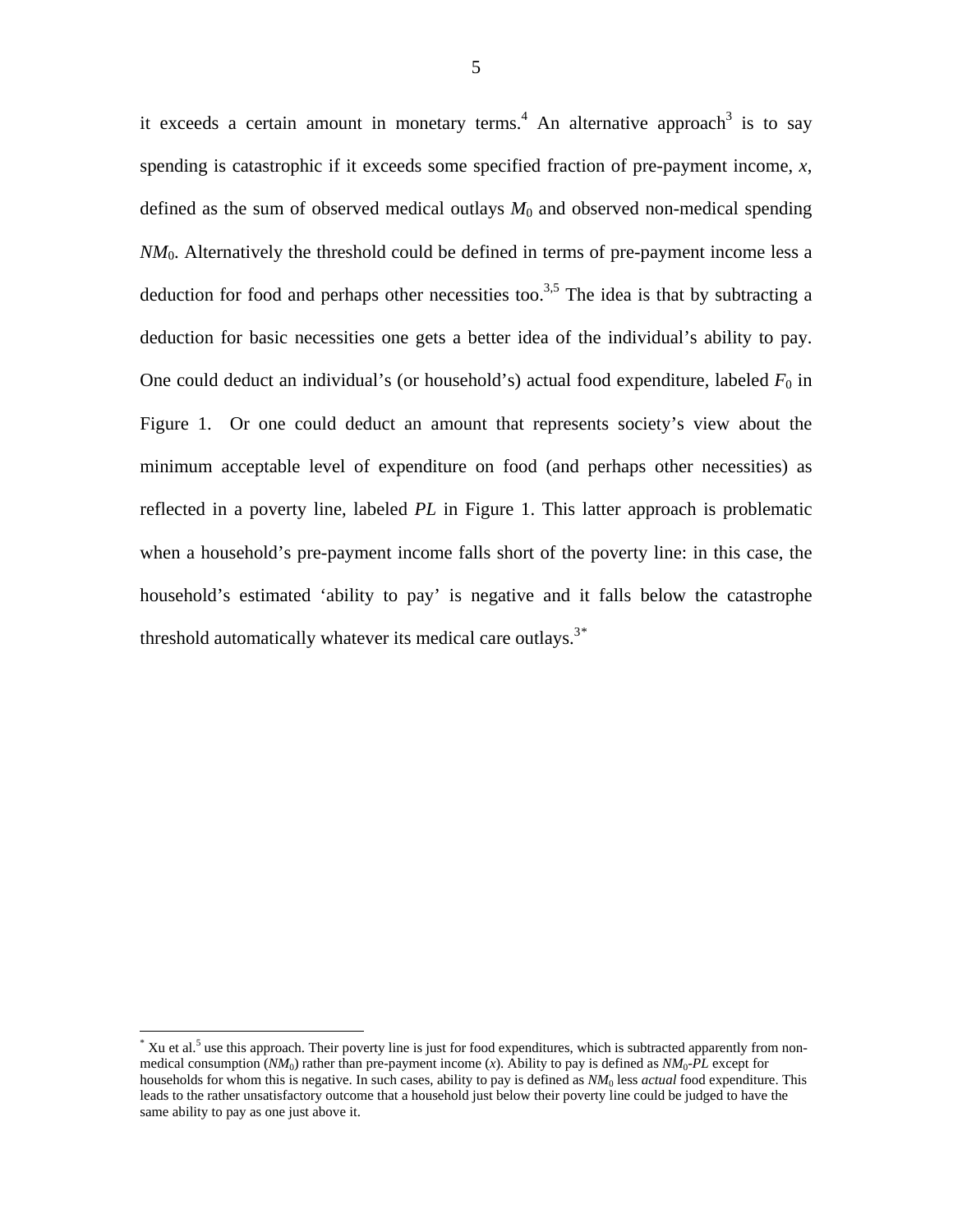<span id="page-8-0"></span>

Source: Author.

The precise fraction of pre-payment income (with or without some deduction for basic necessities) is, of course, arbitrary, and it makes sense to examine the sensitivity of one's results to the threshold chosen. [Figure 2](#page-9-0) plots catastrophic spending curves for a variety of years for Vietnam. These curves plot on the y-axis the fraction of households experiencing catastrophic out-of-pocket spending for a given threshold on the x-axis. In this particular instance, the choice of threshold is irrelevant, and the conclusion is that the incidence of catastrophic spending has fallen continuously over the period whatever threshold is chosen.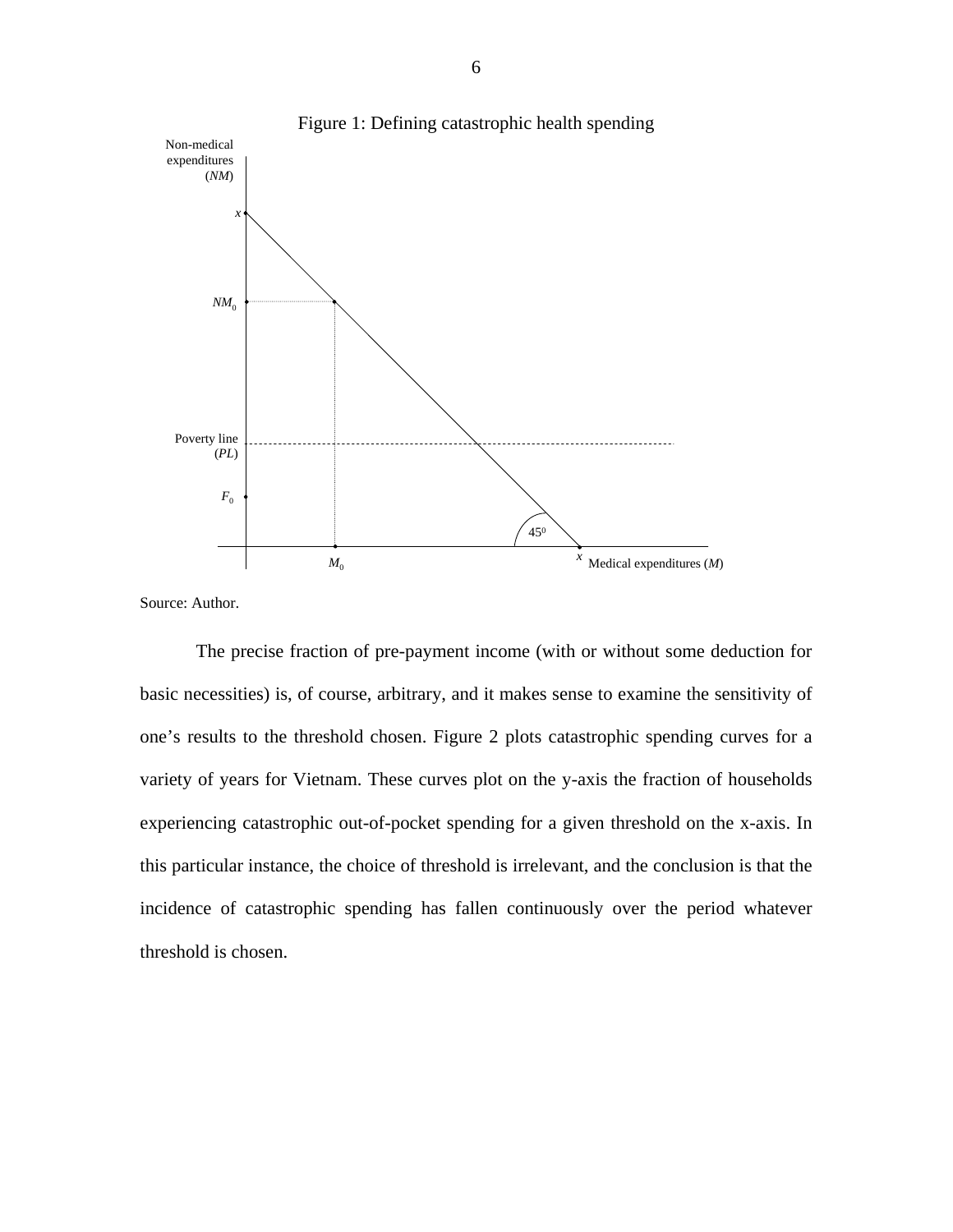<span id="page-9-0"></span>

Figure 2: Catastrophic spending curves, Vietnam various years

Source: Author.

One might also want to move beyond counting the number of households who overshoot the threshold to capturing the amount by which they overshoot it, just as in the poverty literature one looks not just at the number of people in poverty but at the poverty gap—the depth below which people fall below the poverty line. The *catastrophic payment gap* is simply the aggregate or average amount by which out-of-pocket spending exceeds the threshold.<sup>3</sup> [Figure 3](#page-10-0) plots out-of-pocket payments as a share of income on the y-axis against the cumulative share of the population on the x-axis, ranked in decreasing order of out-of-pocket payments as a share of income. By reading off the curve at the threshold one gets the catastrophic payment headcount—the fraction whose payments exceed the threshold. The (aggregate) catastrophic payment gap is the area above the threshold line below the curve—it shows the overall amount by which payments exceed the threshold in the sample.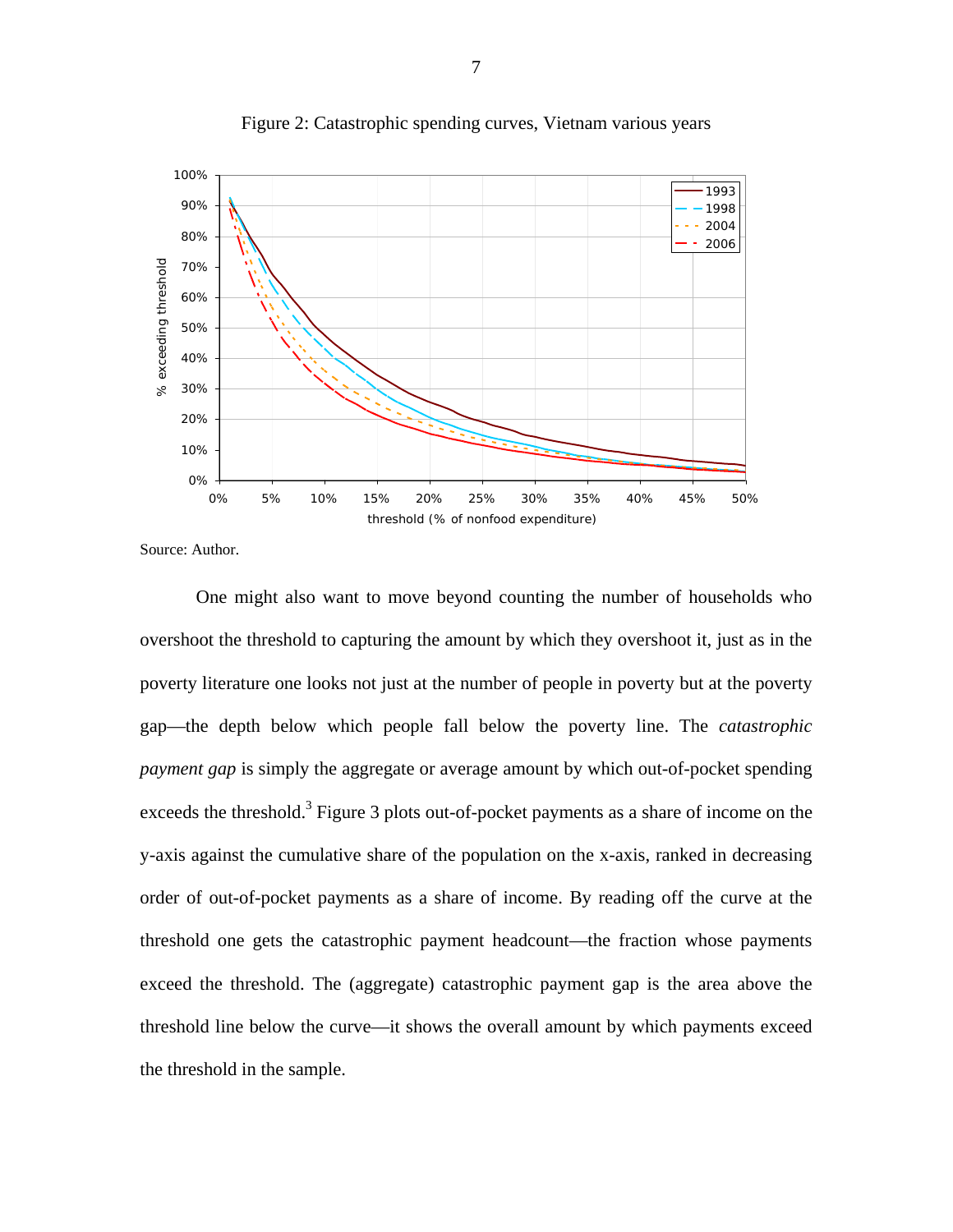

<span id="page-10-0"></span>

Source: Wagstaff and van Doorslaer<sup>3</sup>.

A final modification is to make some allowance for whether it is well-off households who exceed the threshold or worse-off ones. It seems likely that policymakers would be more concerned if it is the latter rather than the former. One could tabulate the incidence of catastrophic payments and the catastrophic payment gap by pre-payment income quintile, or one could compute a concentration index for each.<sup>3</sup> The concentration index for the catastrophic health expenditure 'headcount', for example, would be negative if catastrophic expenditures were, on average, more common among the worse off. Of course, it could be that that the fraction of the population experiencing catastrophic spending has increased over time, but has become less concentrated among the poor. A natural summary measure that takes both into account is the catastrophic payment headcount multiplied by the complement of the concentration index.<sup>3</sup> This is equivalent to constructing a rank-weighted average of the catastrophic payment indicator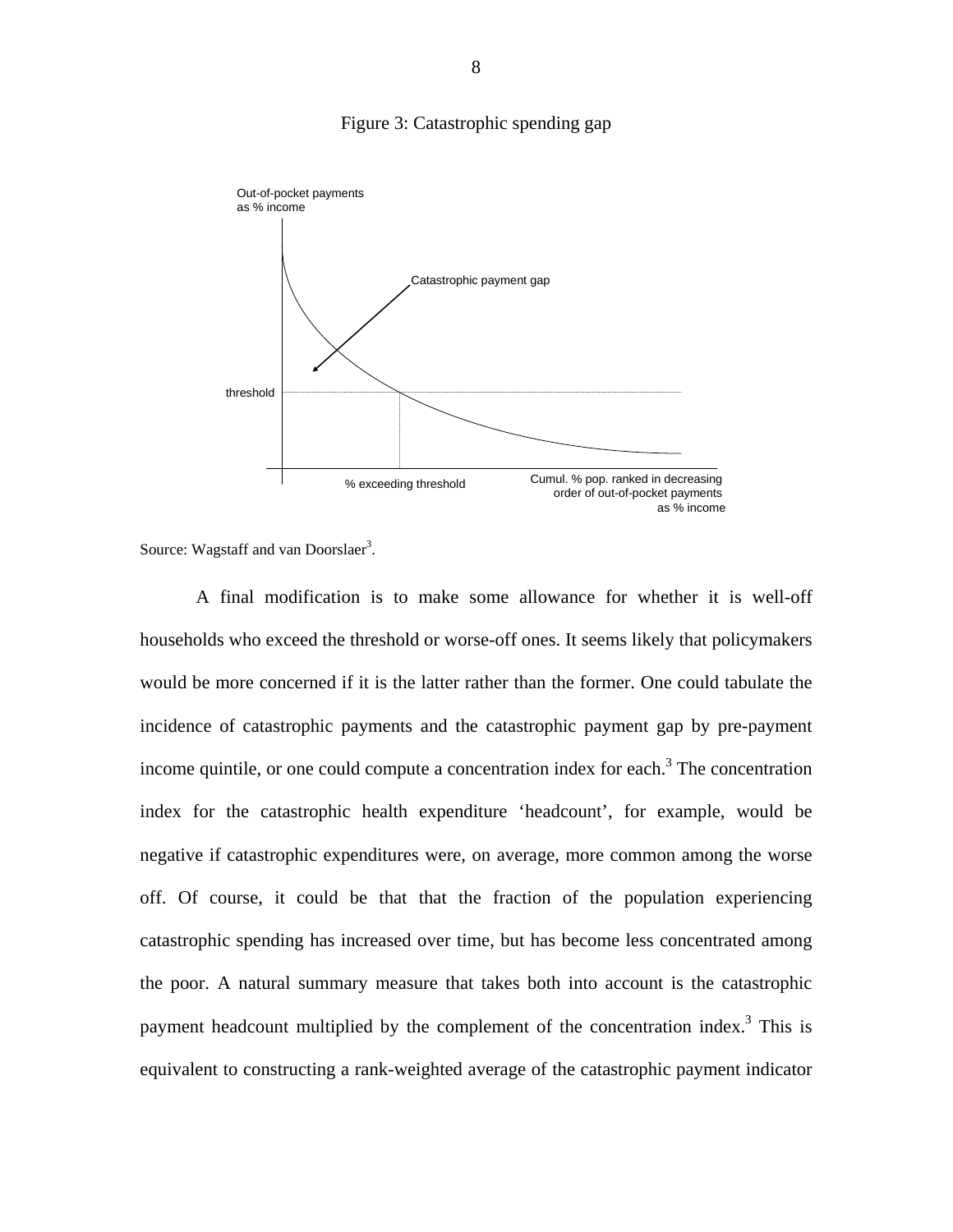(1 if the threshold has been exceeded, zero otherwise), where the weight is decreasing in the person's rank in the income distribution. If *N* is the sample size, the weight is 2 for the poorest person, and declines by 2/*N* for each one-person step up through the income distribution, reaching 2/*N* for the richest person.

#### **Catastrophic expenditures: Empirical studies**

Xu et al.<sup>5</sup> report the incidence of catastrophic health spending (using a  $40\%$ ) threshold) in 59 countries and find large differences; their results are shown in [Figure 4](#page-12-0). Xu et al.<sup>6</sup> have recently produced estimates for 89 countries covering 89% of the world's population, again using the 40% threshold. Their estimates range from 0% in the Czech Republic, Slovakia and the United Kingdom to more than 10% in Brazil and Vietnam. Several OECD countries—Portugal, Spain, Switzerland and the United States—all record rates in excess of 0.5%.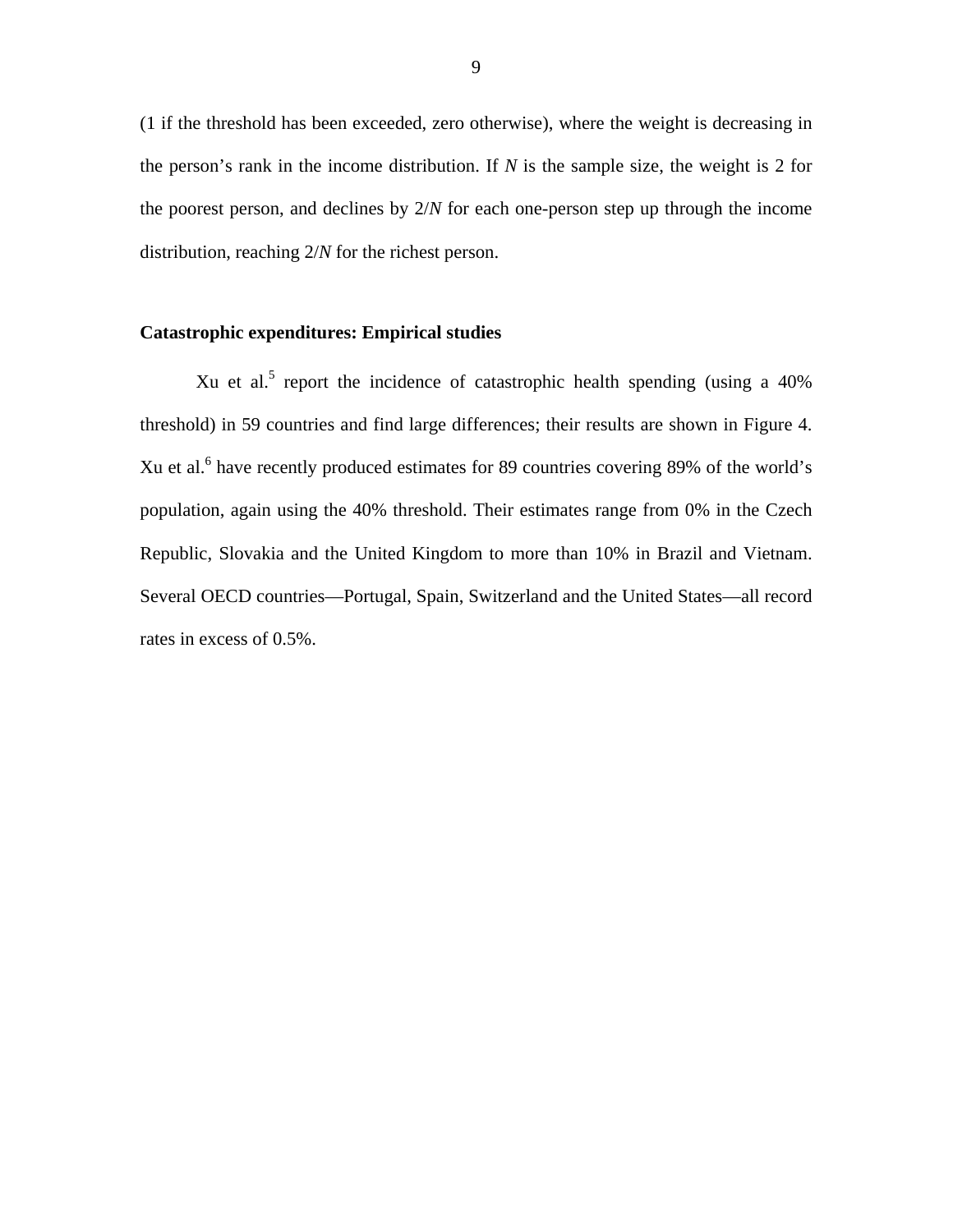<span id="page-12-0"></span>

Figure 4: The incidence of catastrophic out-of-pocket payments in 59 countries

Source: Xu et al.<sup>5</sup>.

Van Doorslaer et al.<sup>7</sup> look at catastrophic spending in 10 Asian territories. They find relatively low rates in Malaysia, Sri Lanka and Thailand, and relatively high rates in China, Vietnam and Bangladesh. This study also looks at the distribution by pre-payment income of those experiencing catastrophic payments. For the most part, they find that catastrophic spending is concentrated among the better off, though this depends to some degree on the threshold chosen. Taiwan (China) is the exception: catastrophic spending is concentrated among the poor whatever the threshold. A different picture emerges in the study by Waters et al.<sup>4</sup> of the United States: they find a higher incidence of catastrophic spending among poor families, as well as those with multiple chronic conditions.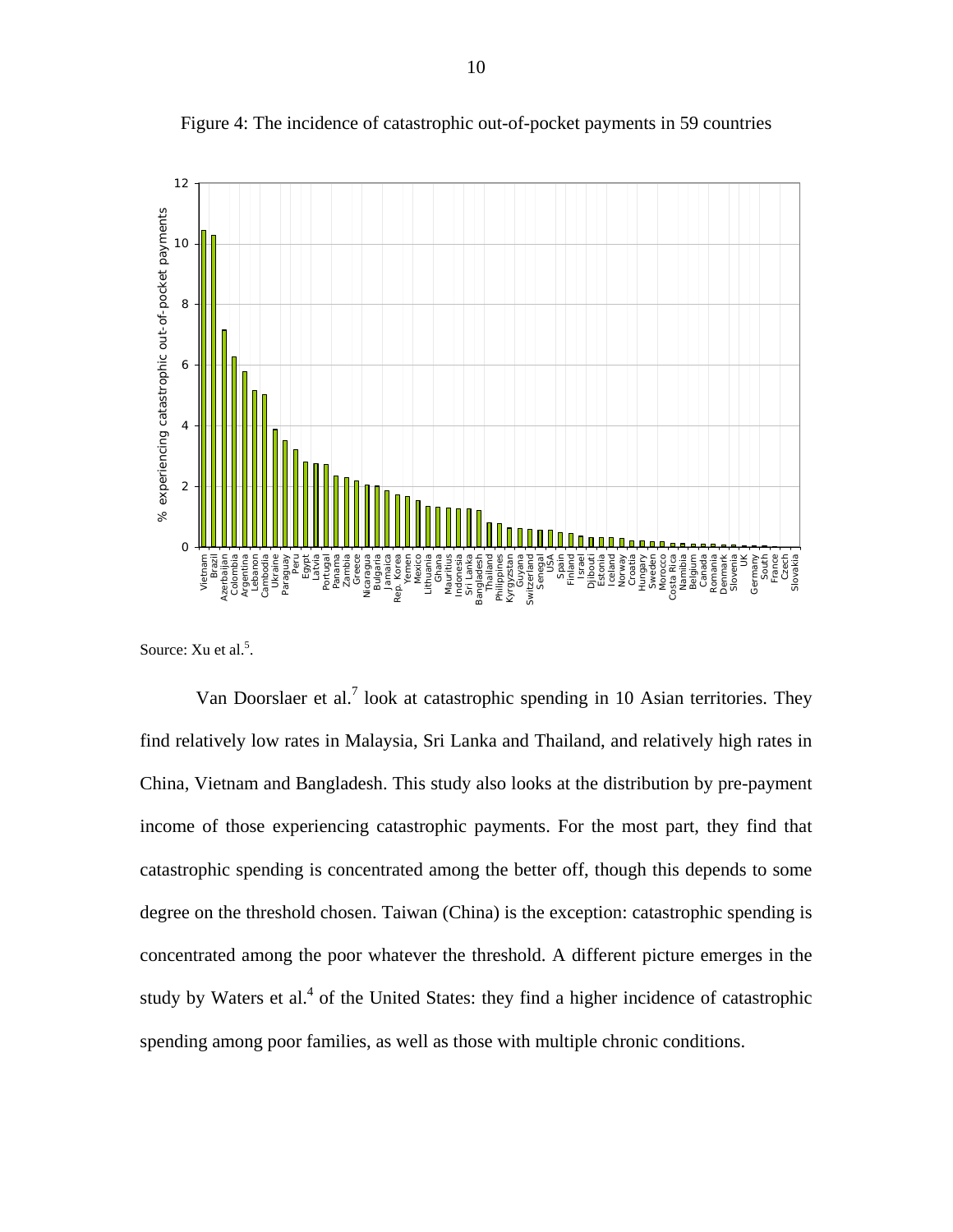A number of studies explore how policies and institutions impact on the incidence of catastrophic health spending. Xu et al.<sup>5,6</sup> find that rates of catastrophic spending are higher in poorer countries and in countries with limited prepayment systems. In their most recent study<sup>6</sup>, they find that (controlling for whether prepayment as a share of health spending exceeds 50%) whether a country operates a tax-financed financing system or a social health insurance system makes no difference to the incidence of catastrophic spending. Looking at their cross-country differences, Van Doorslaer et al.<sup>7</sup> speculate that the low incidence of catastrophic spending in Sri Lanka, Malaysia and Thailand reflects the low reliance on out-of-pocket spending in financing health care and the limited use of user fees in the public sector. By contrast, the high rate of incidence in Korea is argued to reflect the high co-payments in that country's social insurance system and the partial coverage of inpatient care.

Several country-level studies conclude that insurance reduces the risk of catastrophic health spending. Gakidou et al. $^8$  and Knaul et al. $^9$  find that the introduction of the *Popular Health Insurance* scheme in Mexico from 2001 onwards led to a reduction in the incidence of catastrophic health expenditures. Limwattananon et al.<sup>10</sup> find that rates of catastrophic spending in Thailand were lower after the universal health care scheme was introduced in 2001. Habicht et al.<sup>11</sup> find that the risk of catastrophic spending in Estonia has increased during the late 1990s and early 2000s, and attribute this in part to rising co-payments (and hence a decrease in the depth of coverage) linked to a decline (in real terms) in government health spending, and in part to a graying of the population and the elderly having shallower coverage, especially for medicines.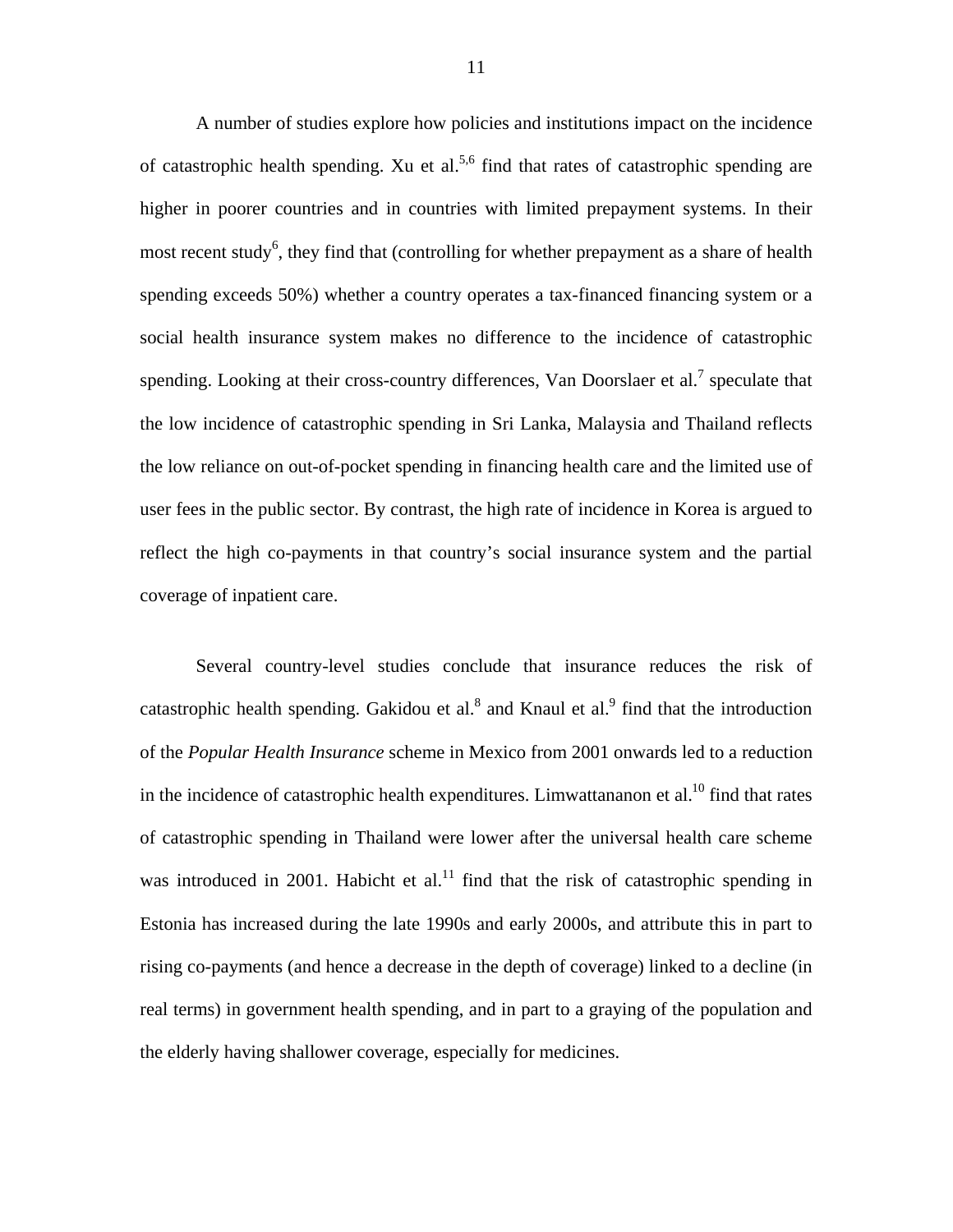Other studies point to the limitations of insurance to reduce and eliminate catastrophic spending. Wagstaff and Pradhan<sup>12</sup> find that the introduction of a social health insurance scheme in Vietnam in 1993 reduced the incidence of catastrophic expenses, while Wagstaff<sup>13</sup> finds that the subsequent extension of the scheme to the poor (financed through general revenues) also did so; however, the percentage reductions were estimated to be small, and high rates of catastrophic spending are observed even among those with insurance. One factor explaining these results is that insurance appears to have increased the utilization of services in Vietnam. Xu et al.<sup>14</sup> find that rates of catastrophic out-of-pocket spending among the population as a whole fell in Uganda after the removal of user fees in 2001; however, the rate among the poor *increased*. They speculate that this was due to the frequent unavailability of drugs at government facilities after the removal of user fees which forced patients to buy drugs from private pharmacies, and that informal payments to health workers increased to offset lost revenues from fees. Devadasan et al.<sup>15</sup> look at the effects of two community health insurance schemes in India on the risk of catastrophic out-of-pocket payments, and conclude that the schemes reduced the risk but only by half. They attribute the limited impact to benefit packages having low maximum limits, the exclusion of some conditions from the package, and the use of the private sector for some inpatient admissions.

Ekman<sup>16</sup> finds that insurance *increases* the risk of catastrophic spending in Zambia. He suggests that the amount of care per illness episode may have increased, and that quality assurance and the oversight of service providers is important in determining how far insurance reduces the risk of catastrophic spending. Three recent studies from China reinforce these points. Wagstaff and Lindelow<sup>17</sup> find that China's urban insurance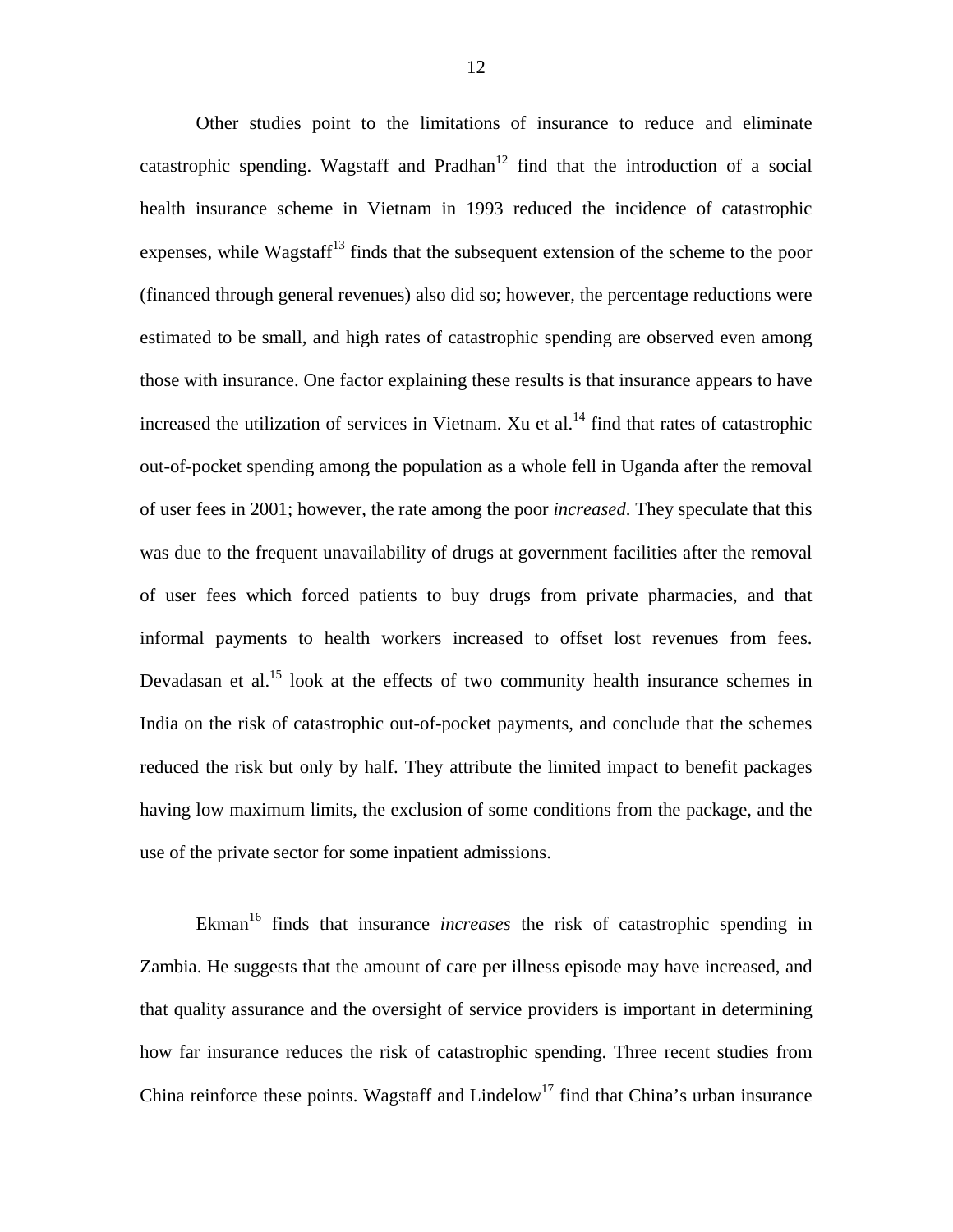scheme *increases* the risk of catastrophic out-of-pocket spending, and attribute the results in part to weak regulation of providers coupled with a fee-for-service payments system and a fee schedule that allows providers to make profits on drugs and high-tech care results in insured patients receiving more complex care and from higher-level (and hence more costly) providers. Wagstaff et al.<sup>18</sup> find that China's new rural insurance scheme does not appear to have reduced the incidence of catastrophic health spending; they attribute this to the exclusions, high deductibles, low reimbursement ceilings, and similar supply responses to those seen in the urban setting. By contrast, Wagstaff and  $Yu^{19}$  find that supply-side interventions in rural China (including the introduction of treatment protocols and essential drug lists) *did* reduce the incidence of catastrophic health spending.

#### **Impoverishing expenditures: The basics**

A difficulty with the "catastrophic" payment approach is that it is blind as to how far 'catastrophic' payments actually cause hardship. One household might have spent more than 25% of its pre-payment income on health and yet be nowhere near crossing the poverty line as a result of the expenditure. Another might have spent just 1% of its prepayment income and yet have crossed the poverty line. An alternative perspective to catastrophic health expenditures is that of impoverishment, the core idea being that no one ought to be pushed into poverty—or further into poverty—because of health care expenses.

An obvious way to proceed is to classify a household as impoverished by out-ofpocket payments on medical care if its pre-payment income (*x* in [Figure 1](#page-8-0)) lies above the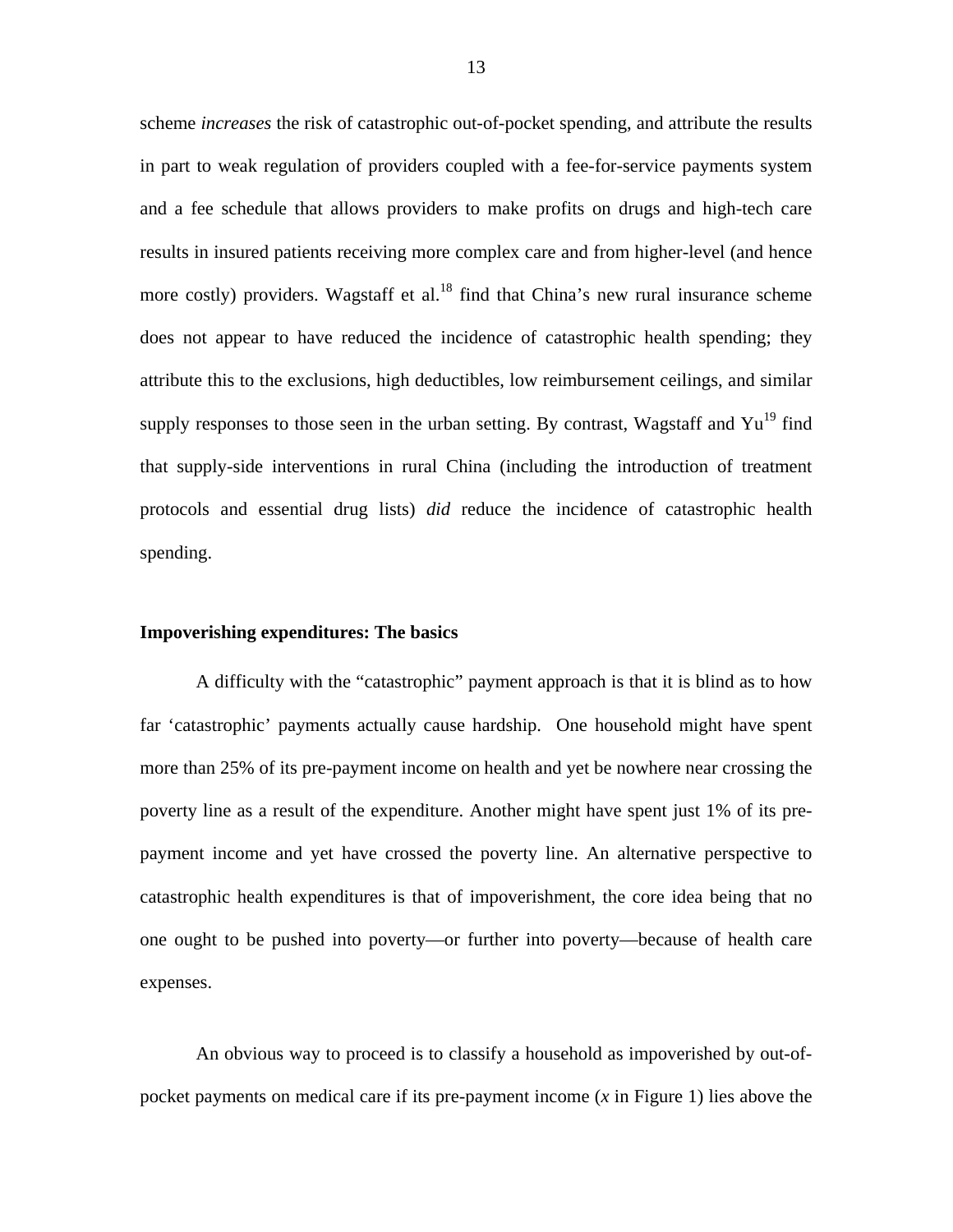poverty line  $(PL)$  and its non-medical spending  $(NM_0)$  lies below the poverty line.<sup>3</sup> One could get a sense of how far out-of-pocket payments cause impoverishment by comparing the pre-payment poverty headcount (the fraction of households for whom *x*>*PL*) with the post-payment poverty headcount (the fraction of households for whom *NM*0<*PL*) to get the fraction of the population crossing the poverty line as a result of health expenditures. This approach does not capture *how far* people are pushed below the poverty line as the result of health spending, and does not capture the possibility that health spending may push households who are already poor in terms of their pre-payment discretionary income even poorer. To get at this, one can compare the pre-payment poverty gap (the aggregate shortfall from the poverty line using pre-payment income *x* as the living standards measure) with the post-payment poverty gap (the aggregate shortfall from the poverty line using non-medical spending *NM*0 as the living standards measure).

#### **Impoverishing expenditures: Empirical studies**

Wagstaff and van Doorslaer<sup>3</sup> look at health care payments and poverty in Vietnam in 1993 and 1998. [Figure 5](#page-17-0) shows their pre-payment income Pen parade for Vietnam in 1998. Also shown in this 'paintdrip' chart are the out-of-pocket payments of the households in the chart, along with a food-based poverty line. The difference between the pre-payment and post-payment poverty headcount is around 3.5 percentage points, while the difference between the pre-payment and post-payment (normalized) poverty gaps is around one percentage point. In 1993, the difference between the pre-payment and postpayment poverty headcounts was 4.4 percentage points, so that the fall in the headcount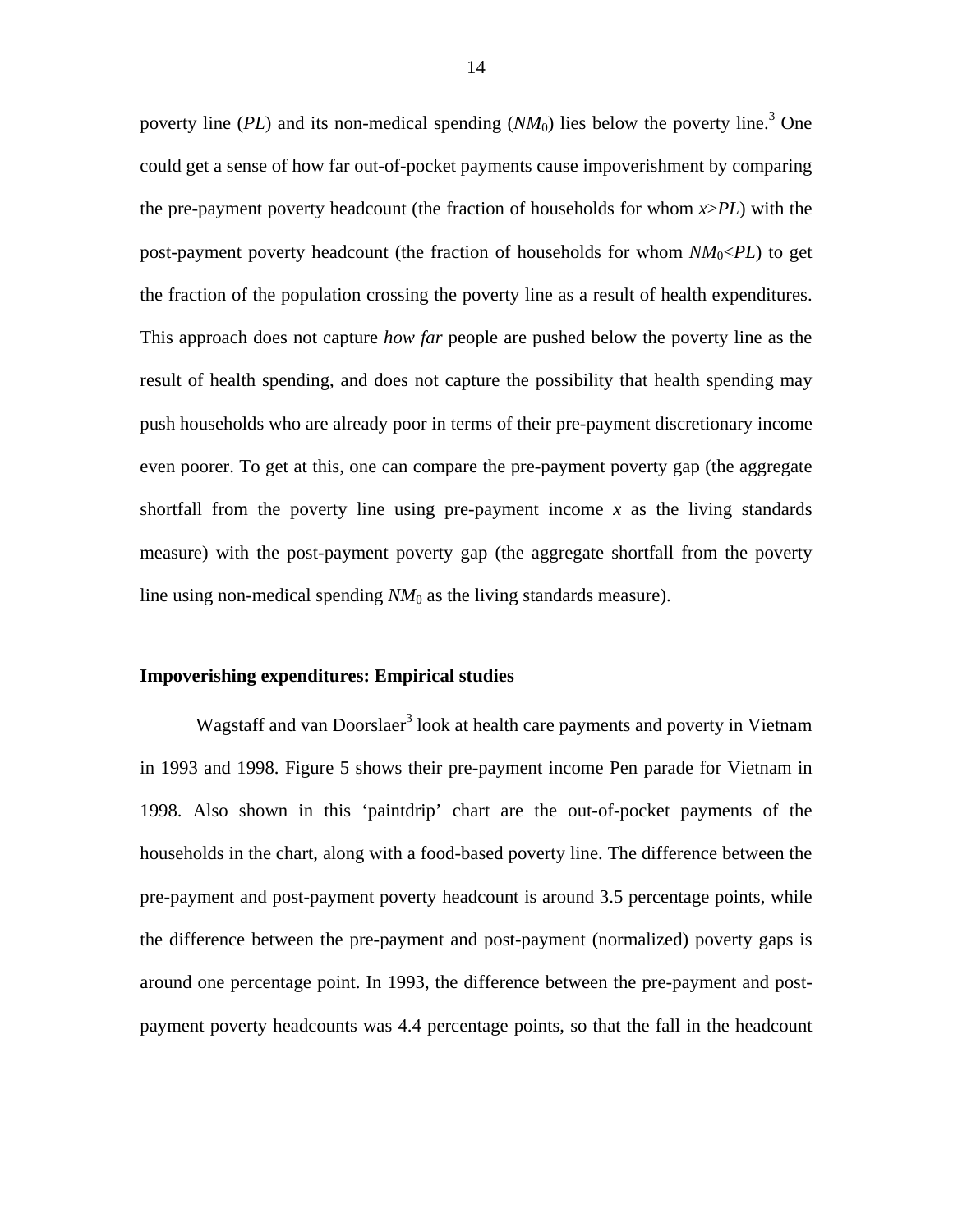is larger for post-payment income than for pre-payment income. This reflects the fall in the share of income absorbed by health spending over this period in Vietnam.<sup>20</sup>

<span id="page-17-0"></span>

Figure 5: Out-of-pocket payments and poverty, Vietnam 1998

Source: Wagstaff and van Doorslaer<sup>3</sup>.

Results for rural China over the same period show a reduction in the difference between pre-payment and post-payment headcounts.<sup>21</sup> However, Gustafsson and  $Li^{22}$  find the opposite result in their analysis of changes between 1988 and 1995: the poverty headcount fell by 2.2 percentage points at the dollar-a-day poverty line if health expenditures are not deducted from disposable income and by only 0.7 percentage points if they are. This reflects the fact that the share of income spent on health care increased in rural China during the period 1988-95.

A couple of studies have looked at trends before and after the introduction of a reform. Limwattananon et al.<sup>10</sup> find that rates of impoverishment in Thailand were lower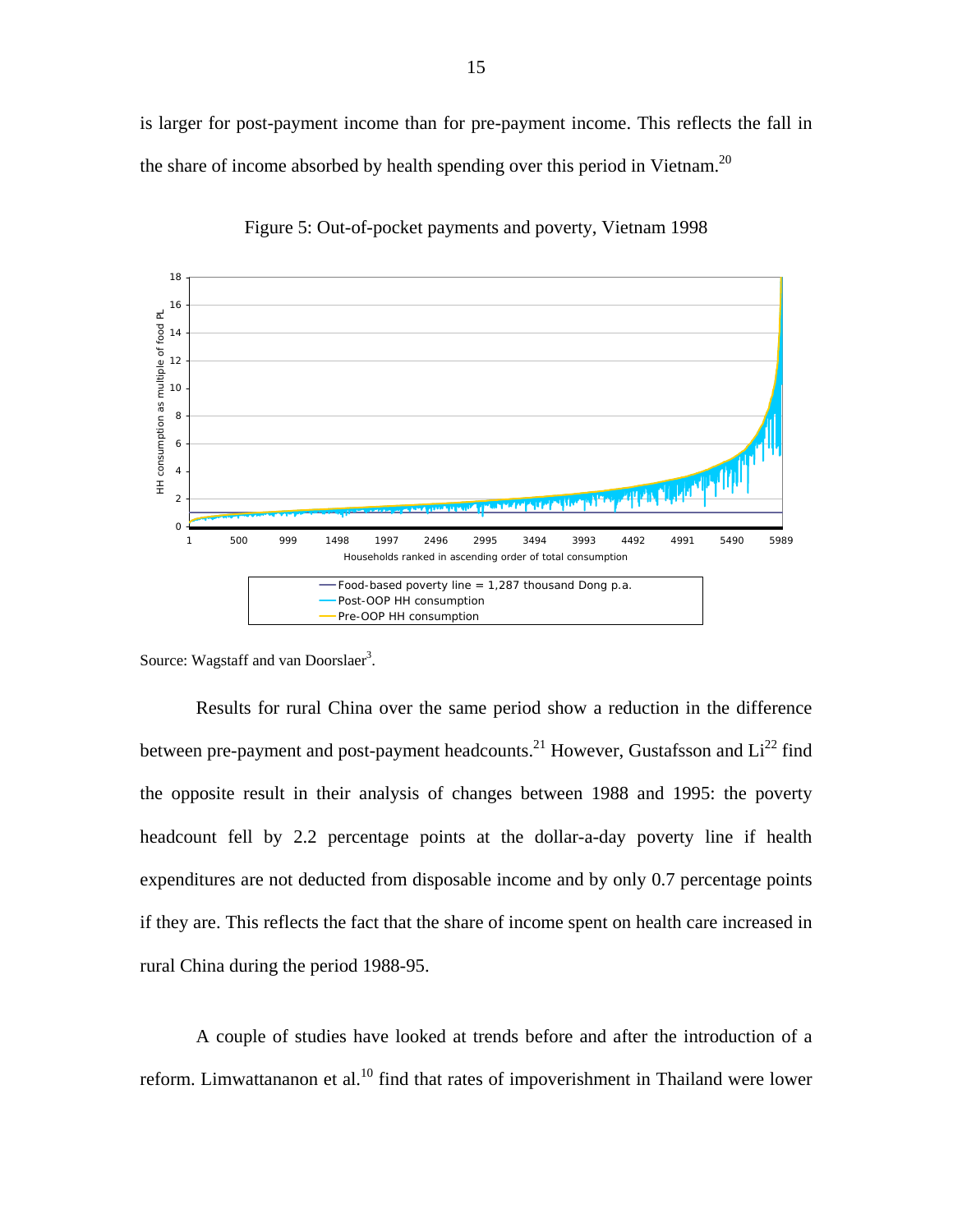after the universal health care scheme was introduced in 2001, but not zero. They attribute the failure of the scheme to eliminate impoverishment from out-of-pocket expenses to people bypassing their designated provider and hence making themselves unnecessarily liable for out-of-pocket payments and non-coverage of certain interventions including renal dialysis and chemotherapy. Knaul et al. $9$  report that the difference between the pre-payment and post-payment poverty gap narrowed following the introduction of the *Popular Health Insurance* scheme in Mexico.

Van Doorslaer et al.<sup>23</sup> use data from 11 Asian countries to compare pre-payment and post-payment poverty headcounts and poverty gaps using the World Bank's dollar-aday poverty line (as well as its \$2-a-day poverty line). They find that the dollar-a-day poverty headcount is, on average, almost three percentage points higher after deducting out-of-pocket spending from household consumption. In Bangladesh and India, the difference is almost four percentage points. In Malaysia and Sri Lanka, by contrast, the difference is just 0.1 and 0.3 percentage points respectively.

#### **Is health spending involuntary?**

Both the catastrophe and impoverishment approaches outlined above make two key assumptions. The first is that health care payments ought to be thought of as involuntary and non-discretionary—the result of a "shock", unforeseen and unwanted, rarely the result of a deliberate choice by the individual concerned. Health care payments, in this view, stand apart from other items of household consumption that contribute to household welfare or utility.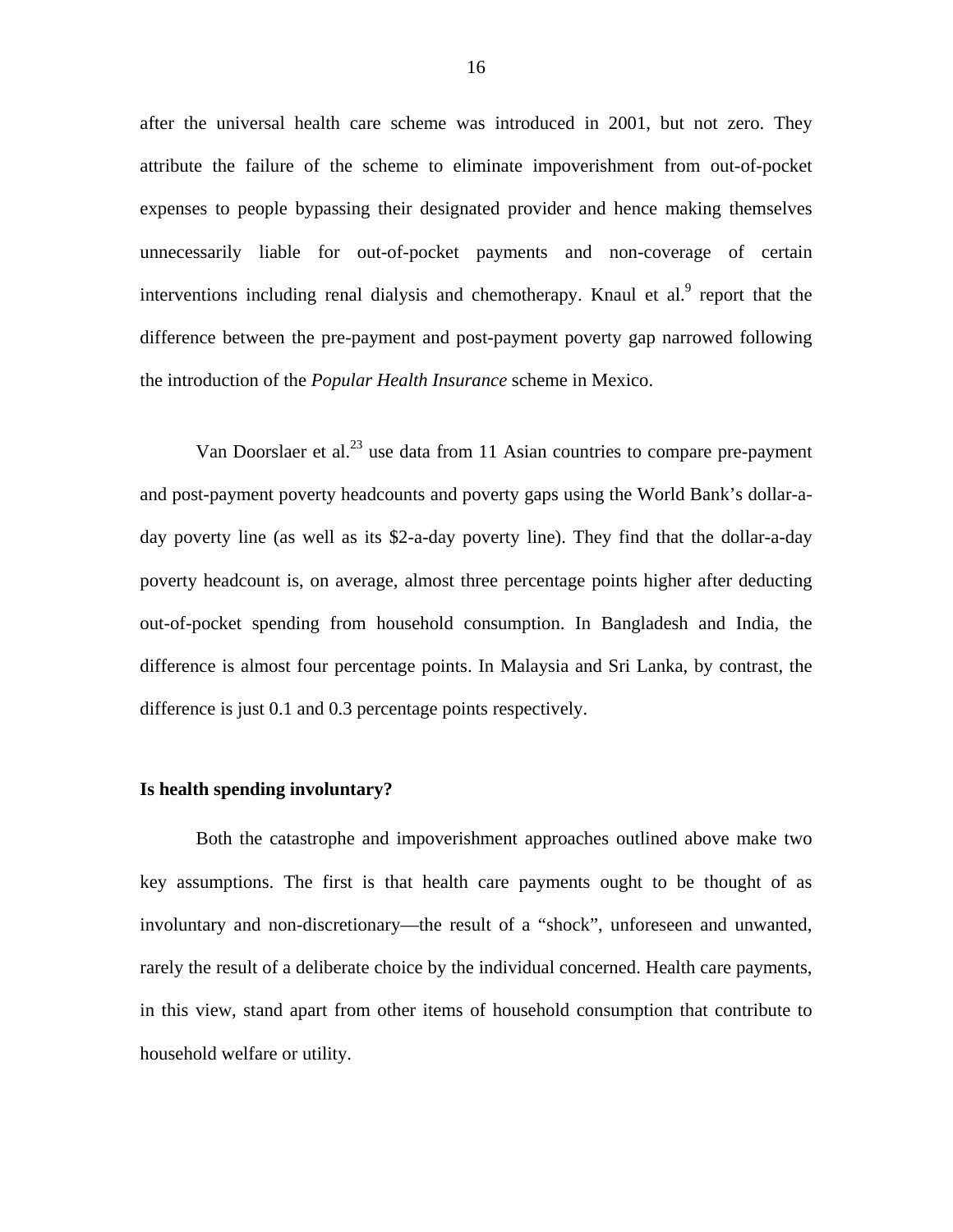This view could be—and sometimes is—challenged. In some cases there may well be some discretion (at least at the margin) over health expenditures. However, in most cases, it seems more reasonable to treat health spending as non-discretionary and to view it as not contributing to household welfare. This would point to *not* including it with other items of household spending in consumption aggregates in studies of household living standards. This is the conclusion that Deaton and Zaidi<sup>24</sup> reach based in part on the low income-elasticities of health spending they find in six out of the seven developing countries they study. Burtless and Siegel<sup>25</sup> also argue for this approach in their discussion of proposals to take explicit account of health care spending in computing US poverty rates.

While treating health expenditures as involuntary seems reasonable, the implied practice of not including out-of-pocket spending in consumption aggregates when measuring poverty is often not followed. The World Bank's official dollar-a-day poverty figures, for example, are actually based on measures of household consumption that include out-of-pocket spending on medical care. This makes for lower poverty rates than would be the case if out-of-pocket spending on medical care were treated as involuntary and excluded from the consumption aggregate.<sup>23</sup>

#### **Asset sales, dissaving and borrowing**

The second assumption underpinning the approaches above is that the household's non-medical expenditure in the period under consideration would have increased by an amount equal to its out-of-pocket expenditures on medical care had it not been forced to incur the out-of-pocket spending. The assumption, in other words, is that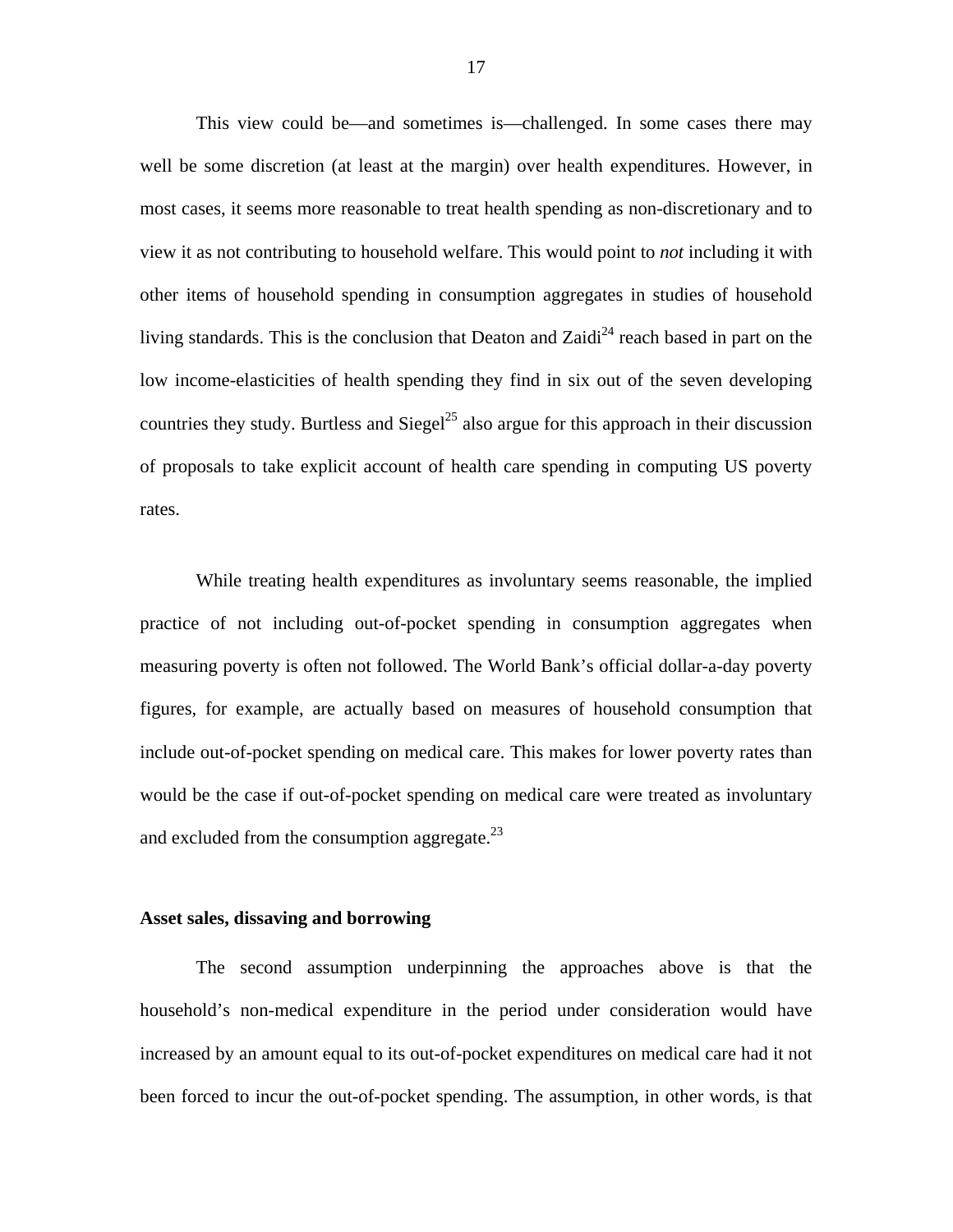the household was forced to finance the health spending entirely out of its current nonmedical consumption.

The assumption breaks down if the household is able to finance some or all of the expenditure by running down its stock of financial and physical assets, or by borrowing. In both cases, current income (gross of proceeds of asset disposals and loans taken out) is higher when medical costs are incurred than when they are not. [Figure 6](#page-21-0) illustrates. The household is observed spending  $M_0$  on medical care and  $NM_0$  on other things. Had the household member needing medical care not fallen ill, the household's income would have been *x*' not *x*. The difference between the two reflects the proceeds of asset sales or funds received through a gift or loan. The drop in non-medical consumption caused by the use of medical care (ultimately the quantity of interest) is equal to the difference between x' and  $NM_0$ . This is less than out-of-pocket spending  $M_0$  in cases as that illustrated in [Figure 6](#page-21-0) when people are able to borrow or sell assets to reduce the impact of health spending on non-medical consumption. Indeed, it may well be that the household is completely able to smooth its non-medical consumption in the face of health shocks that necessitate health expenditure. In this case,  $x'$  and  $NM_0$  coincide [Figure 6,](#page-21-0) and the medical expenses cause no reduction in non-medical consumption. The case illustrated is where the household is only partially to smooth non-medical consumption in the face of health shocks, and non-medical consumption is cut back in the period when the health shock occurs, but the reduction is less than the amount of the medical expenditure. Only in the extreme case where the household is unable to use savings or borrow is the reduction in non-medical consumption equal to the amount of health expenditures—the case illustrated in [Figure 1](#page-8-0).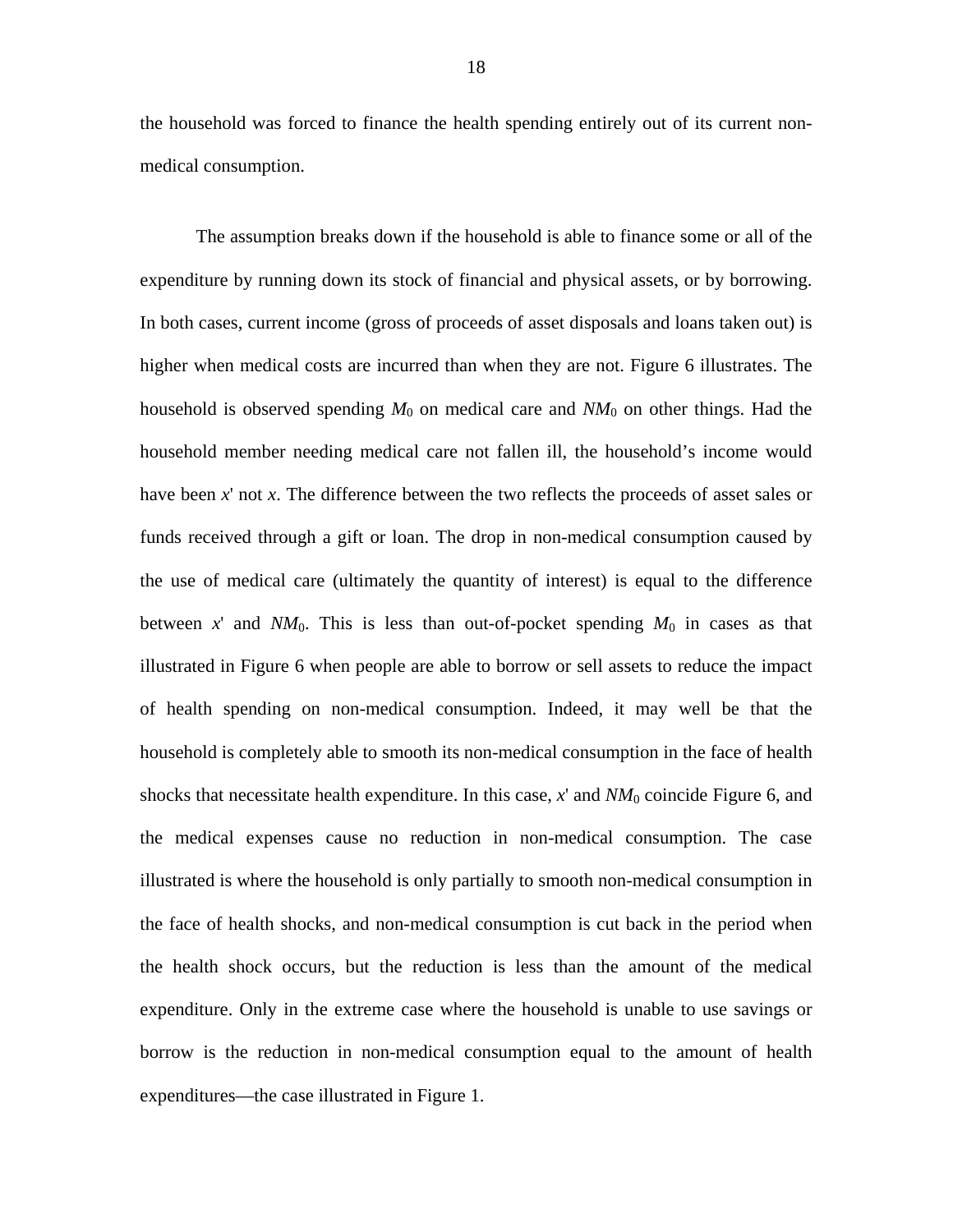

<span id="page-21-0"></span>Figure 6: The case where health spending is not financed out of current income

Source: Author.

Empirical evidence suggests that people are indeed able to prevent drops in nonmedical consumption by selling assets or borrowing. The *World Health Survey* (WHR) asks people how they financed their health expenditures. Respondents were able to choose any or all of the following sources: "savings"; "selling items"; "borrowing from relatives"; "borrowing from others"; "health insurance"; "current income"; and "other". [Figure 7](#page-22-0) shows the cumulative percentages for a selection of countries. If people used all seven sources, the y-axis would be 700%. In a country with a pre-payment scheme financed out of general revenues and where nobody pays anything out-of-pocket, it seems likely that people would answer No to all seven questions, since people may well not see the pre-payment scheme as insurance. This explains why S Africa and Sri Lanka average less than 100%. The clear message from [Figure 7](#page-22-0) and from other surveys is that people do indeed borrow, sell assets and dissave to protect their living standards in the face of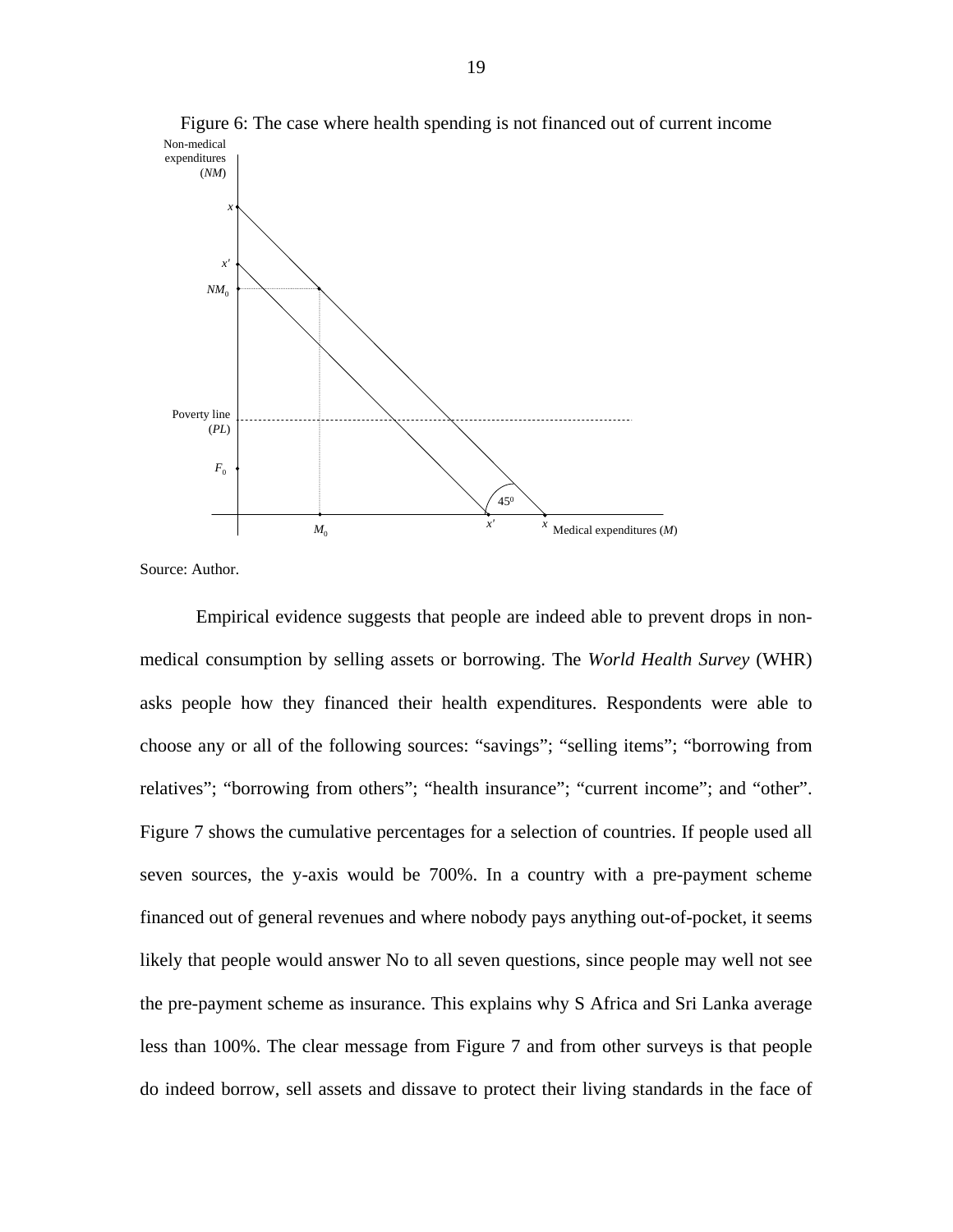health shocks that necessitate out-of-pocket spending on medical care. The mix of strategies varies from country to country. Countries where asset disposals feature prominently are likely be those where households find it difficult to get credit.

<span id="page-22-0"></span>

Figure 7: How households finance their health spending, selected countries

Irrespective of whether it is asset sales, dissaving or loans that are being used to protect living standards in the face of health shocks, it is important to allow for such strategies when estimating the degree of financial protection people enjoy vis-à-vis health expenditures. Failure to do so will result in an overestimate of the extent to which health expenditures are catastrophic and impoverishing, and an underestimate of the degree to which—through one method or another—people enjoy financial protection vis-à-vis health expenditures. As far as catastrophic spending is concerned, the numerator

Source: World Health Surveys: <http://www.who.int/healthinfo/survey/whsresults/en/index.html>.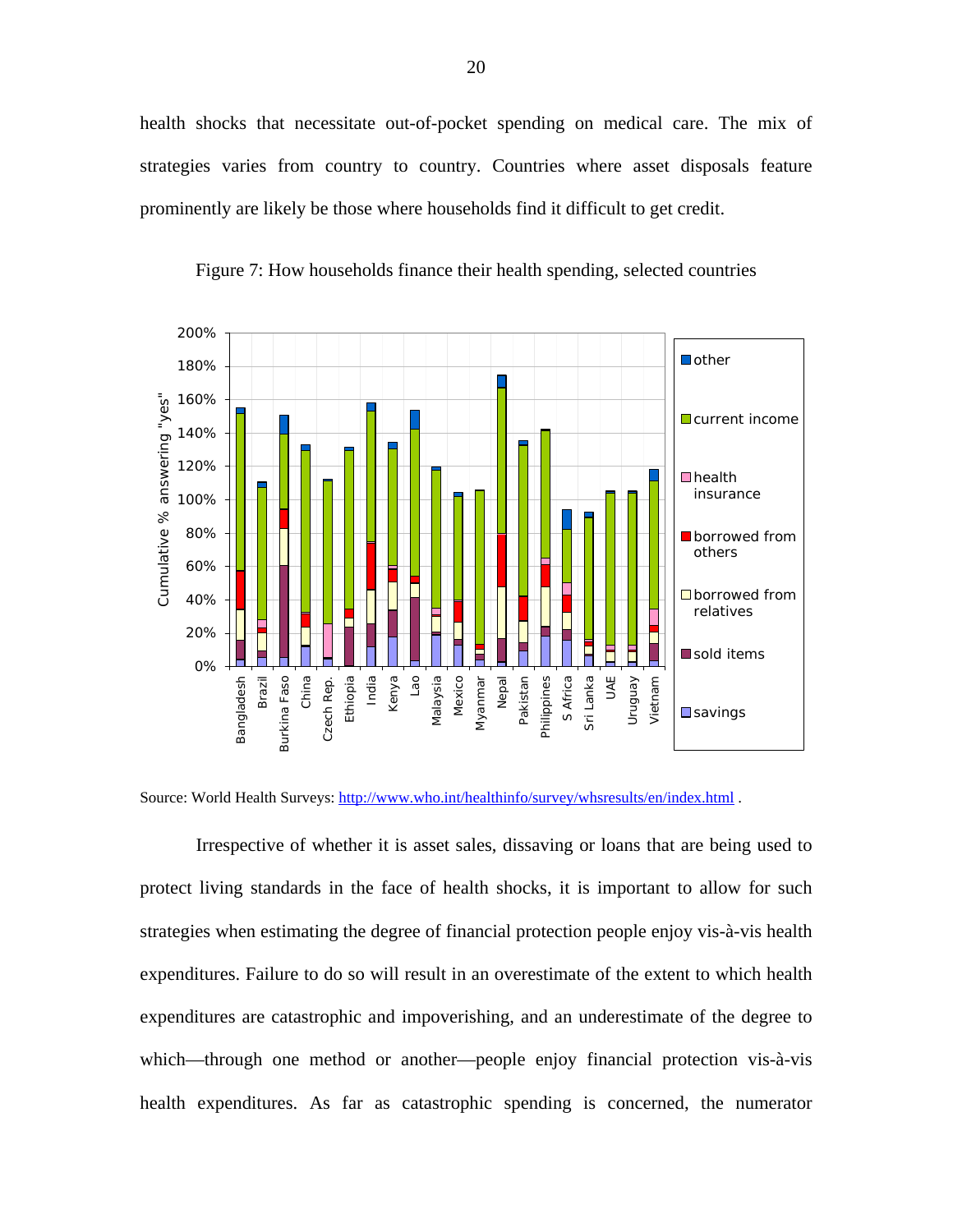(originally  $M_0$ ) ought to be replaced by the drop in non-medical consumption caused by the medical expenditure, i.e.  $x'$ - $NM_0$  in [Figure 6](#page-21-0), while the denominator (originally  $x$ ) ought to be replaced by the amount of non-medical consumption that would have been enjoyed in the absence of the health shock, i.e. *x*' in [Figure 6.](#page-21-0) In the case of impoverishment, the pre-payment headcount ought to be assessed on the basis of *x*' rather than *x*, while the post-payment poverty headcount is still to be computed using observed non-medical consumption, *NM*0. Factoring in dissaving, asset sales and borrowing also casts further doubt on the practice of including out-of-pocket payments in the consumption aggregate when measuring poverty.<sup>23</sup> A household may have been pushed above the poverty line in terms of its combined non-medical and medical expenditure by its medical outlays financed largely by dissaving and borrowing. A health financing reform that cuts out-of-pocket payments and reduces the need for households to dissave and borrow would end up increasing measured poverty!

Modifying estimates of catastrophe and impoverishment to take into account dissaving, asset sales and borrowing requires that one have an estimate of the counterfactual income *x*'—the household's income in the absence of the health expenditures. Most household surveys do not even ask how households financed their health expenditures (the *WHR* is one of the few that does), let alone how much was raised by selling assets or borrowing. Such questions are sometimes asked in specialized vulnerability surveys, but rarely in health surveys. The 1995 *Indian National Sample Survey* is an exception. In their analysis of the data, Flores et al.<sup>26</sup> find that heavy use of coping strategies, including drawing down of savings, asset sales, borrowing, and transfers. They find such strategies finance three-quarters of the cost of inpatient care in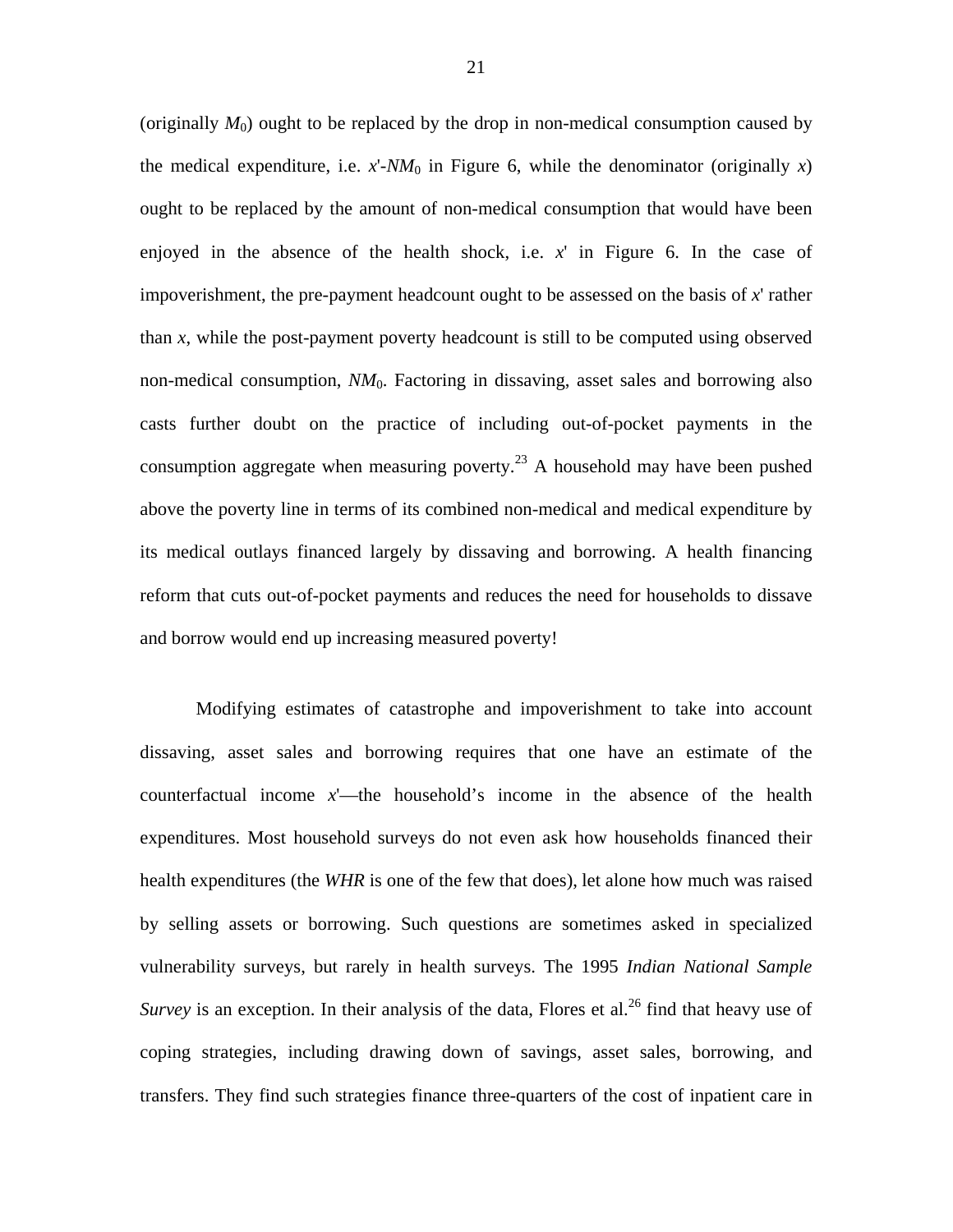rural areas and two-thirds of the cost in urban areas. They also find that hospital costs are fully financed from these sources by 52% of rural households and 44% of urban ones. Not taking into account the use of coping strategies to protect current income suggests that 2.2% of rural Indian households incur catastrophic payments for inpatient care using a 5% threshold. Making the adjustments outlined above reduces the estimate to just 0.2%. The magnitudes are similar for urban households. Flores et al.<sup>26</sup> find similarly dramatic differences for impoverishment. In rural areas, the poverty headcount corresponding to  $NM<sub>0</sub>$  in [Figure 6](#page-21-0) (actual non-medical consumption) is 39.45%, while the headcount corresponding to *x* (the naïve estimate of what non-medical consumption would have been in the absence of medical outlays) is 8.94%. The naïve approach would lead one to conclude that out-of-pocket payments have raised poverty dramatically. However, the headcount corresponding to *x*' (what non-medical consumption would have been in the absence of medical outlays, factoring in people's coping strategies) is just 39.39%, barely different from the actual poverty rate.

These results point to households being fairly able to smooth their non-medical consumption in the face of large outlays on medical care. On the face of it, they seem at odds with the econometric literature that looks at the effects of health shocks on household non-medical consumption. That literature typically finds that households are *not* able to smooth consumption in the face of health shocks, at least large ones.<sup>27,28</sup> However, outlays on medical care are just one channel through which health shocks have an effect on non-medical consumption. Losses in earned income (possibly offset at least in part by increases in unearned income) are the other and possibly more important channel, and evidence suggests that households are unable to smooth consumption in the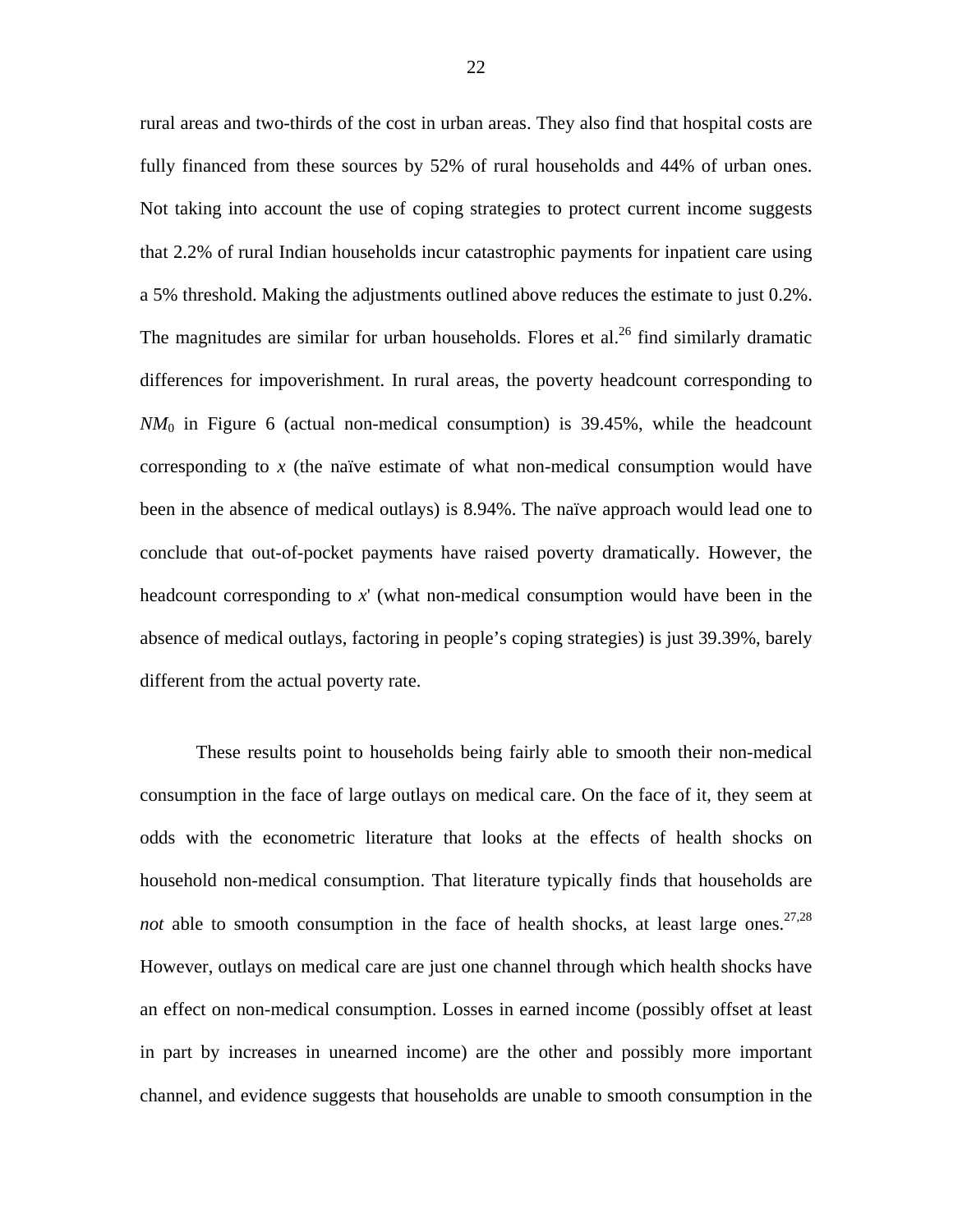face of income shocks.<sup>29</sup> The two literatures are therefore not, in fact, at odds with one another.

#### **Asset sales, dissaving and borrowing: Intertemporal considerations**

What the argument of the previous section misses, as Flores et al. $^{26}$  acknowledge, is that households still have to incur costs in financing their out-of-pocket payments. When they borrow, they have to repay in subsequent periods, possibly at very high interest rates, and when they sell their assets or dissave, in subsequent periods they forgo returns on the assets and savings.<sup>[\\*](#page-25-0)</sup> These costs ought not to be disregarded when measuring catastrophic and impoverishing payments.

Consider the example of the Indian high-spending household on p.xxx of Flores et al.<sup>26</sup> The household's per capita consumption is Rs.  $6866$  and its inpatient out-of-pocket payments are Rs. 2760. To finance these payments, the household borrows Rs 1020, draws Rs 823 from savings, gets Rs. 298 from asset sales, finds Rs. 439 from other sources, and pays Rs. 180 out of current income. Flores et al. focus on the Rs. 180 financed out of current income and ignore the other expenses. They compute the copingadjusted expense ratio as 180 (the amount financed out of current income) divided by 4286 (the consumption of 6866 less the out-of-pocket payments financed through coping strategies 2580), which is just 4%, one tenth of the conventional ratio of out-of-pocket spending divided by consumption (2760/6866=40%). Even for the current period, 4% is likely to underestimate the hardship caused by medical care costs: forgone returns start

 $\overline{a}$ 

<span id="page-25-0"></span><sup>\*</sup> It may also be the case that if they had been covered by insurance against the out-of-pocket payments and therefore faced less uncertainty over future expenditures, they would have held their wealth in a less liquid form and enjoyed a higher return in periods prior to the health shock.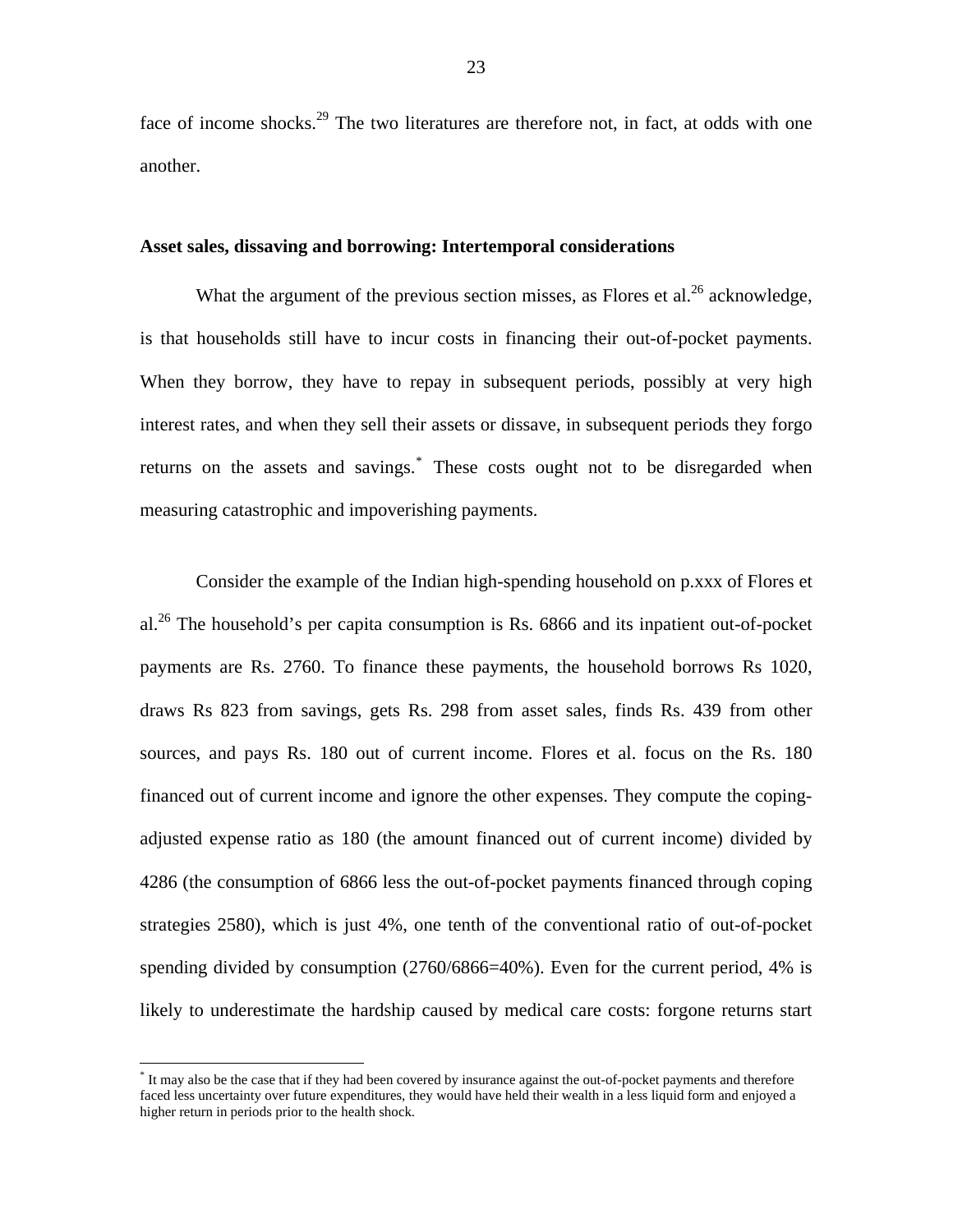accruing as soon as the assets are disposed of and the savings are cashed in; and loan repayments are likely to start well within 12 months of the expenses being incurred. In any case, one would not want simply to ignore costs incurred beyond the current period.

What might the time path of expenses look like for this Indian household? Banerjee and Duflo<sup>30</sup> report monthly interest rates among India's poor of  $3-4\%$ . If the loan of Rs. 1020 were paid back over 3 years, and the monthly interest rate were 3.5%, the household's annual repayments would be Rs 607. Suppose that in the absence of medical care expenses that forced the household to sell assets and draw down its savings, the household would have kept its savings and assets for 3 years, and that each would have earned a rate of return of 10% p.a. Then, on average, the Rs 823 of savings and the Rs. 298 of assets would have produced annual returns of Rs. 95 and Rs. 34 respectively. Adding up interest paid on the loan and forgone returns on assets and savings gives a total cost of Rs. 736 per annum for each of the three years following the inpatient expenditure. This can be compared with the household's per capita consumption in the absence of the interest payments and forgone returns: Rs. 4842 (=6866-2760+736). The ratio of 736 to 4842 is 15%, considerably less than the 40% from the naïve calculation but a good deal higher than the 4% from the calculation above and at least according to some thresholds might be considered 'catastrophic'. Obviously these calculations hinge on assumptions about the duration of the loan, the interest rate, the number of years the assets and savings would have been held in the absence of the shock, and the rate of return the household would have earned on them.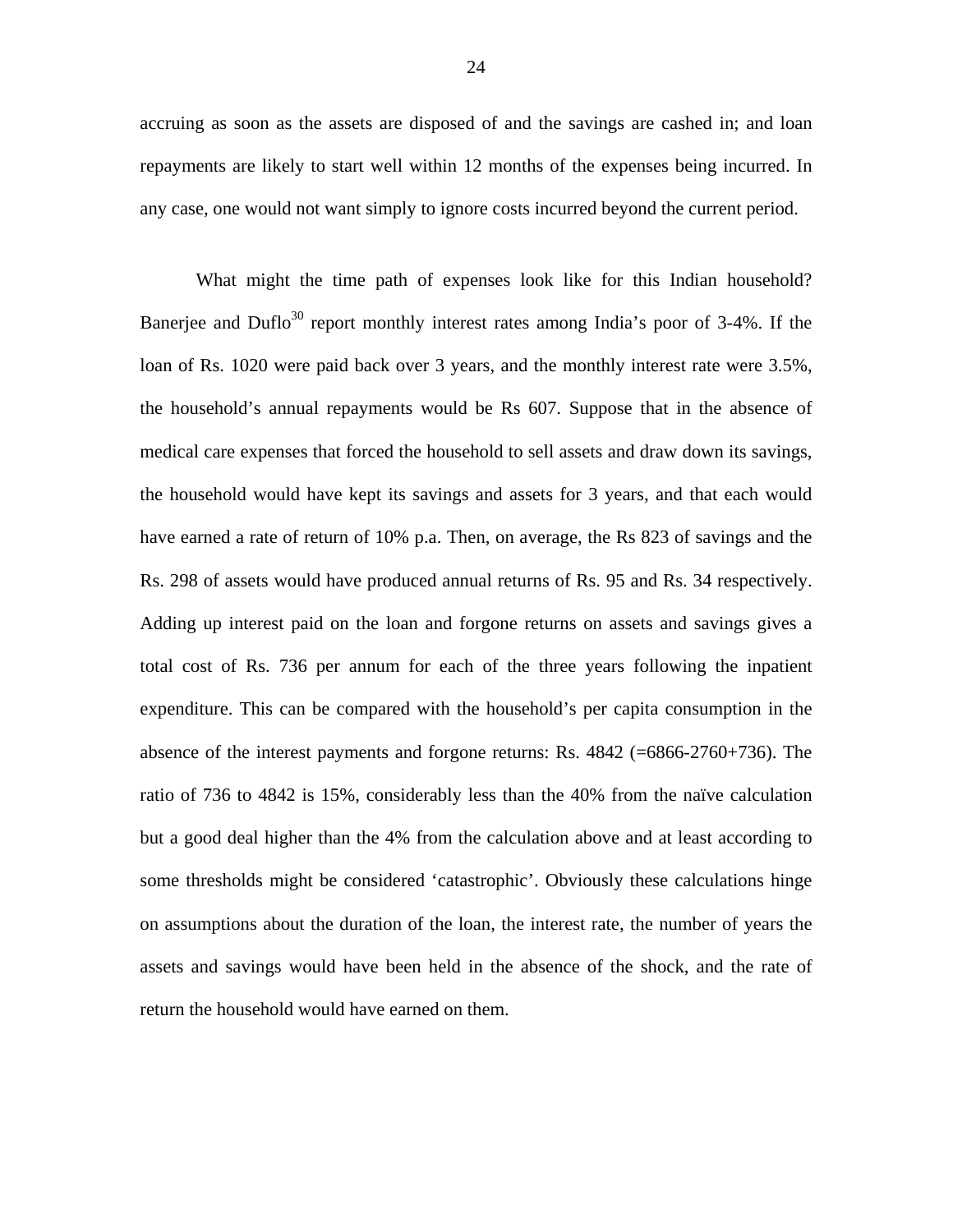This takes us some way toward a truer picture. But we are still missing something. We are overlooking the fact that households are likely to incur at least some medical outlays every year—possibly even quite high ones several years in a row. So, while it is true that a health shock in year *t* may not cause a major drop in consumption in year *t* (if any) because the household borrows to finance the cost of medical care, it is also possible that the household may already be paying off a loan that it was forced to take out in year *t*-2 when it suffered another health shock. This is more likely the more highly correlated health expenditures are at the household level over time. The rank correlation for health expenditures over the five years between the two waves of the Vietnam 1993-98 Living Standards Measurement Study panel is 0.36, lower than the rank correlation for nonmedical consumption (0.66), but still quite high. Over the two years between the two waves of the China panel used by Wagstaff et al. $^{18}$  the rank correlation for medical outlays at the household level is 0.31, compared to 0.66 for household income. With correlations of this size, episodes of coping with expenses incurred following health shocks will likely overlap. In the example above of the Indian household, this would mean that one might need to add to the estimated interest payments and forgone returns on assets and savings incurred in respect of the medical bill of Rs. 2760 further interest payments and forgone returns incurred in respect of earlier health expenses. Thus Flores et al.'s 15% figure is likely to be an underestimate of the hardship caused by medical bills, possibly a considerable underestimate.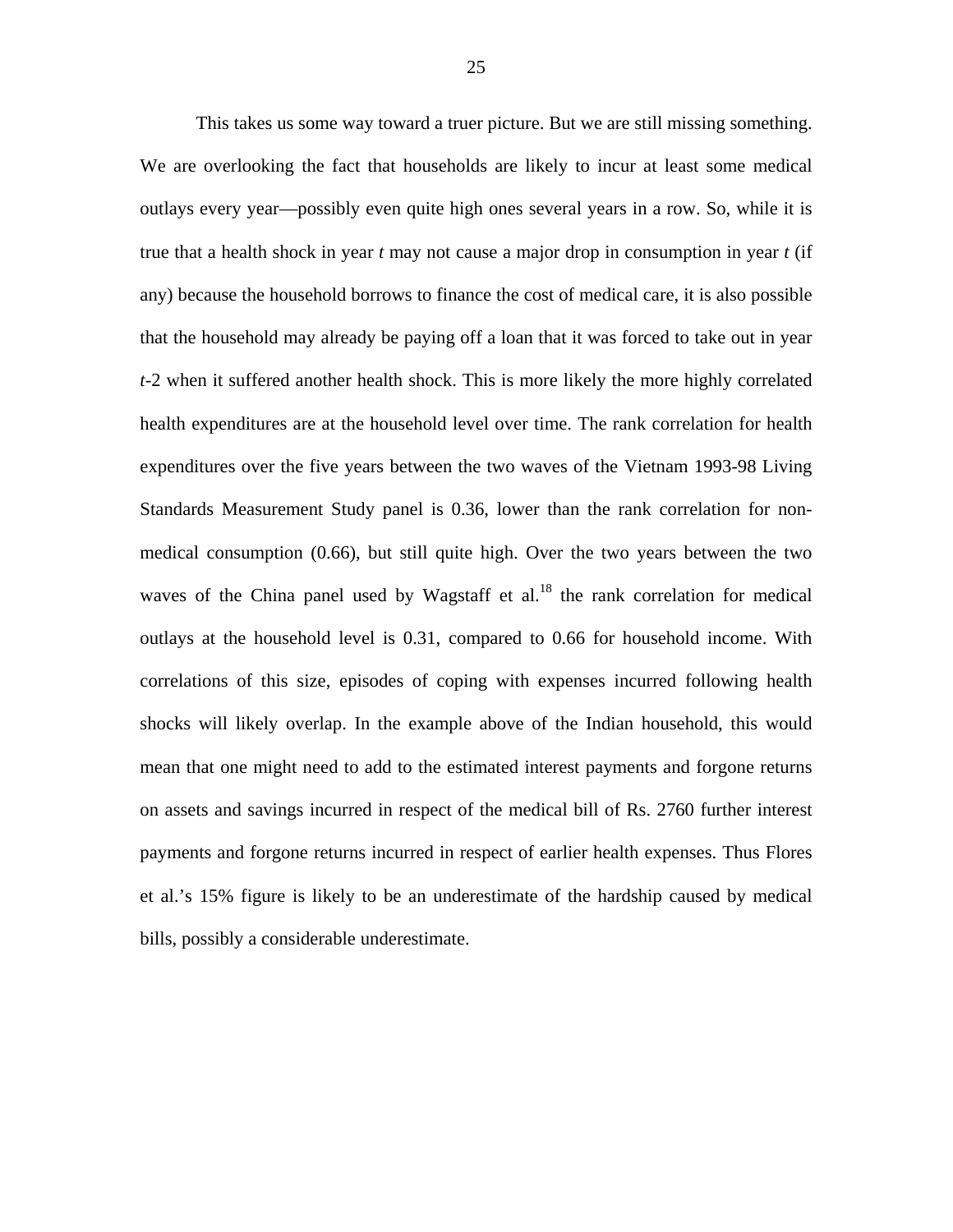#### **Conclusions**

A good deal of progress has been made on designing measures of financial protection in health and in implementing them. Perhaps inevitably, however, the work is incomplete. On the measurement front, the main challenge at present seems to be how to take into account how people finance their medical outlays and when they incur the costs. The recent literature is right to reiterate that households may not—contrary to what is assumed by the naïve approach used to date—experience much of a drop in living standards in the period when the outlays are made. But households do nonetheless have to make sacrifices at some stage. By borrowing, they are able to defer the sacrifice and spread it over multiple periods, though the high interest rates they are likely to pay will add to the bill. Furthermore, we need to be alive to the fact that households are unlikely to incur out-of-pocket payments on a one-off basis, but rather are likely to incur at least some expenses every year. A household may borrow to finance a medical care bill precisely because it has not yet paid back a loan taken out to finance a bill paid in a previous year. The challenge is to move from the snapshot approach where it is assumed that outlays entail consumption sacrifices in the period when the outlay is incurred to an intertemporal approach where one estimates the (possibly quite different) time paths of outlays and forgone consumption.

In the meantime, the naïve approach should not be discarded. True, it has the defect of assuming that consumption drops *pari passu* with medical outlays, and is therefore likely to be an upper bound on the true estimate of hardship caused by out-ofpocket spending. But it has the merit of capturing the amount of money that households have—one way or another—to find, and relating it to their standard of living.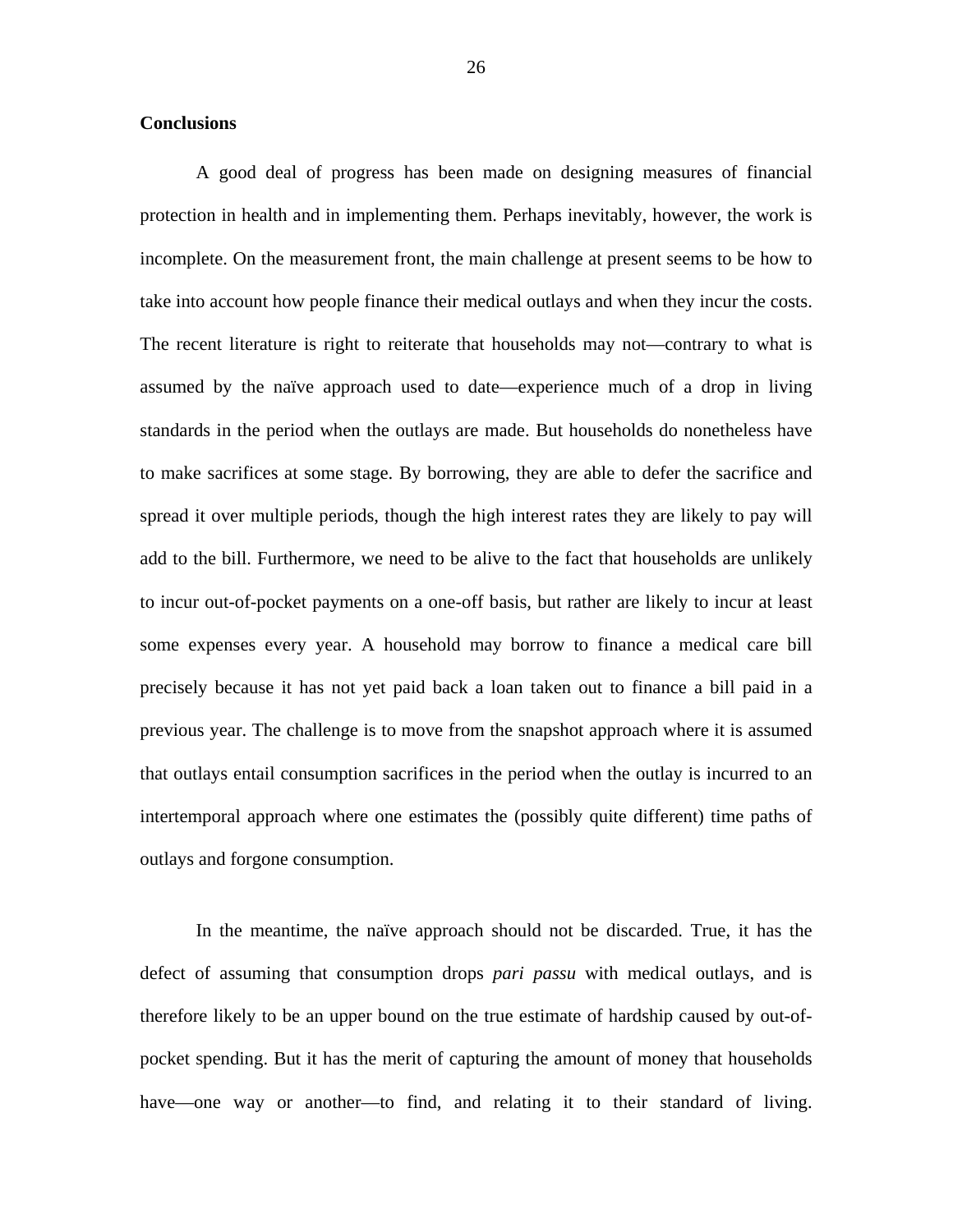Furthermore, it can be implemented with a standard household expenditure or multipurpose survey. By contrast, the alternative approach focuses (purportedly) on costs incurred in the current period, ignoring costs incurred in other periods. Because of this, and because it overlooks the fact that some costs (e.g. forgone returns on assets and loan repayments) are likely to be incurred in part in the period when the medical bills are incurred, it is likely to provide a lower bound, possibly a highly conservative one.

Subject to the caveats associated with the naïve methods of measuring financial protection, some general points emerge from the empirical literature. Financial protection in health appears to vary across countries. In part this reflects the role of per capita income: on average, higher rates of catastrophic payments are found in poorer countries, so that the world's poor who can least afford large out-of-pocket payments for health care at greatest risk. However, differences exist across countries within income groups. These differences appear to reflect in part income inequality, but also the extent to which health care payments are pre-paid through some form of insurance.

The role of insurance or pre-payment comes through in country studies: expansion of coverage tends to reduce the incidence of catastrophic spending and impoverishment, while a reduction in the depth of coverage has tended to be associated with higher rates. Caveats emerge, however. Studies point to a variety of factors that together influence the size of the effect of insurance on financial protection: insurance tends to increase the *quantity* of care received, putting upward pressure on out-of-pocket payments; some benefit packages are not especially generous, with high deductibles, high co-insurance rates, low reimbursement ceilings and multiple exclusions; providers may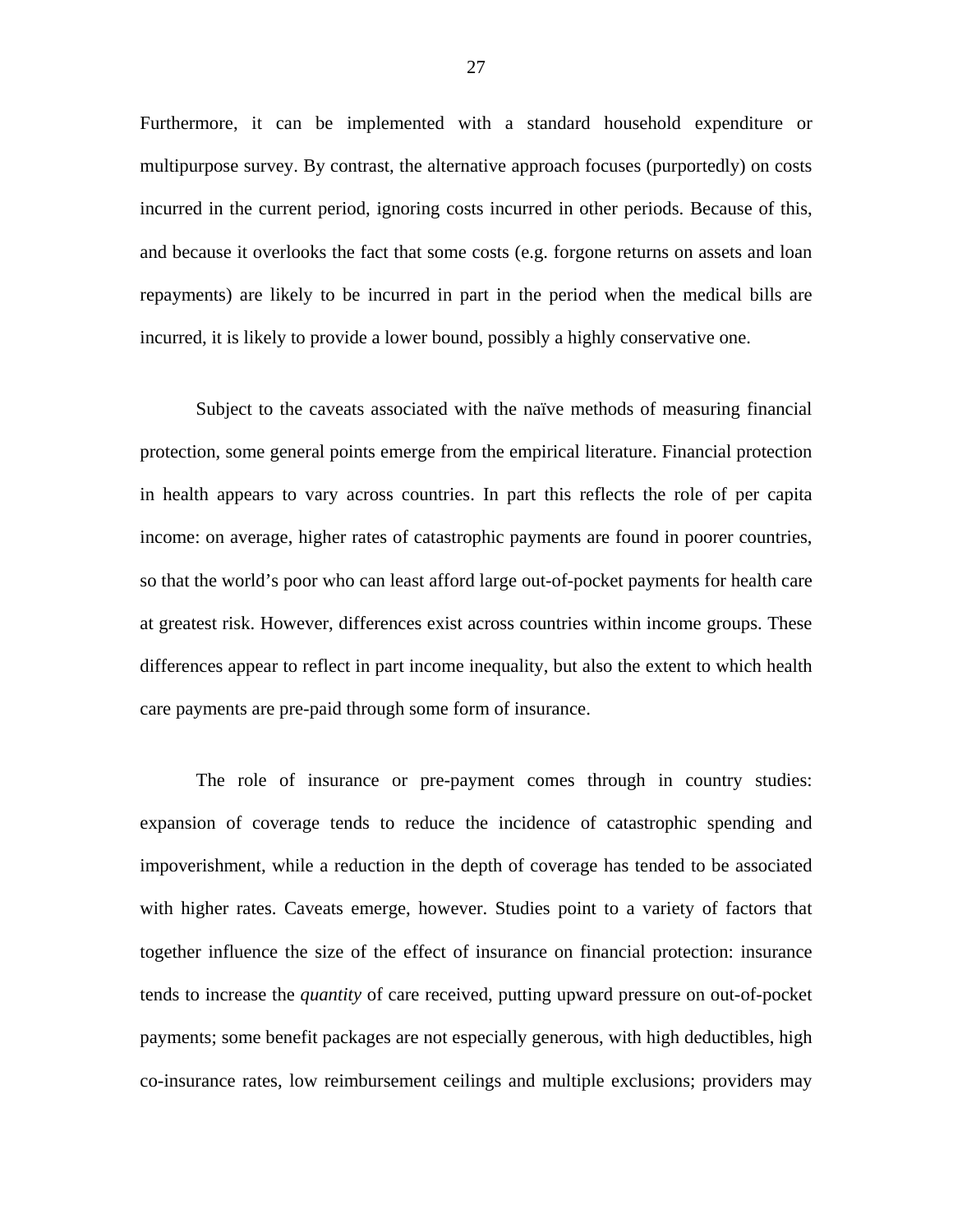not be properly compensated by third-party payers and may look to informal payments to make up for lost income and be unable to procure drugs on the terms offered by the thirdparty payer; and so on. Recent research suggests, in fact, that in China it is supply-side interventions (treatment protocols, drug lists, etc.) that have had more success in improving financial protection than expansion of insurance coverage. This reinforces a point made earlier in the paper, namely that policymakers have a variety of instruments available to them to increase financial protection in health; insurance coverage, while an important one, is not the only one, and may not be the most effective everywhere.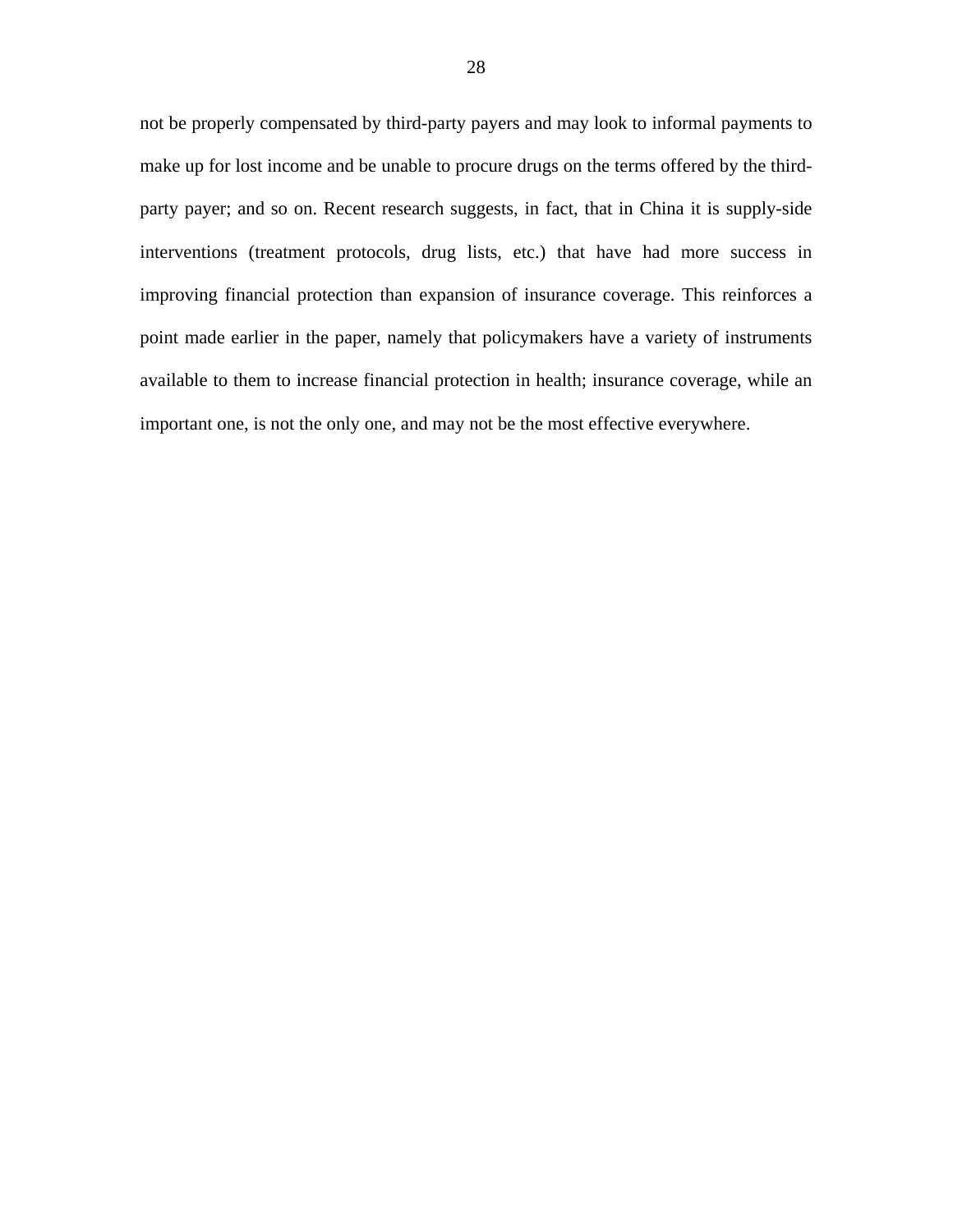#### **References**

- 1. Narayan D, Patel R, Schafft K, Rademacher A, Koch-Schulte S. Voices of the Poor: Can Anyone Hear Us? New York, N.Y.: Oxford University Press, 2000.
- 2. Narayan D, Robert Chambers, Meera K. Shah, Patti Petesch. Voices of the Poor: Crying out for Change. New York, NY: Oxford University Press, 2000.
- 3. Wagstaff A, van Doorslaer E. Catastrophe and impoverishment in paying for health care: with applications to Vietnam 1993-1998. *Health Econ* 2003;**12**(11)**:**921-34.
- 4. Waters HR, Anderson GF, Mays J. Measuring financial protection in health in the United States. *Health Policy* 2004;**69**(3)**:**339-49.
- 5. Xu K, Evans DB, Kawabata K, Zeramdini R, Klavus J, et al. Household catastrophic health expenditure: a multicountry analysis. *Lancet* 2003;**362**(9378)**:**111-7.
- 6. Xu K, Evans DB, Carrin G, Aguilar-Rivera AM, Musgrove P, et al. Protecting households from catastrophic health spending. *Health Aff (Millwood)* 2007;**26**(4)**:**972-83.
- 7. Van Doorslaer E, O'Donnell O, Rannan-Eliya RP, Somanathan A, Adhikari SR, et al. Catastrophic payments for health care in Asia. *Health Econ* 2007;**16:**1159-1184.
- 8. Gakidou E, Lozano R, Gonzalez-Pier E, Abbott-Klafter J, Barofsky JT, et al. Health system reform in Mexico 5 - Assessing the effect of the 2001-06 Mexican health reform: an interim report card. *Lancet* 2006;**368**(9550)**:**1920-1935.
- 9. Knaul FM, Arreola-Ornelas H, Mendez-Carniado O, Bryson-Cahn C, Barofsky J, et al. Health System Reform in Mexico 4 - Evidence is good for your health system: policy reform to remedy catastrophic and impoverishing health spending in Mexico. *Lancet* 2006;**368**(9549)**:**1828-1841.
- 10. Limwattananon S, Tangcharoensathien V, Prakongsai P. Catastrophic and poverty impacts of health payments: results from national household surveys in Thailand. *Bulletin of the World Health Organization* 2007;**85**(8)**:**600-606.
- 11. Habicht J, Xu K, Couffinhal A, Kutzin J. Detecting changes in financial protection: creating evidence for policy in Estonia. *Health Policy Plan* 2006;**21**(6)**:**421-31.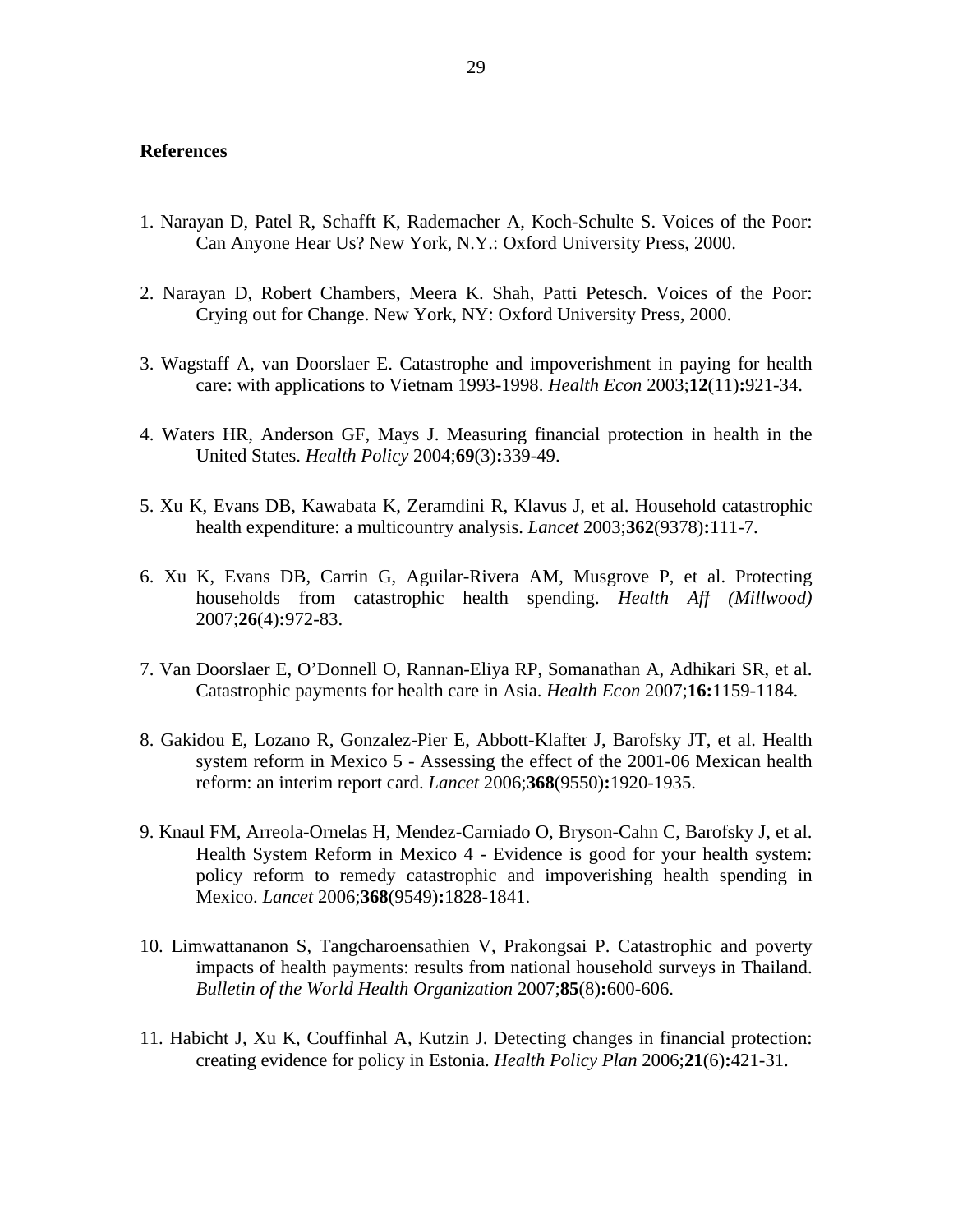- 12. Wagstaff A, Pradhan M. Health insurance impacts on health and nonmedical consumption in a developing country. Washington, D.C.: World Bank, 2005: Policy Research Working Paper 3563.
- 13. Wagstaff A. Health insurance for the poor : initial impacts of Vietnam's health care fund for the poor. Washington DC: World Bank, 2007: Impact Evaluation Series # 11. Policy Research Working Paper # WPS 4134.
- 14. Xu K, Evans DB, Kadama P, Nabyonga J, Ogwal PO, et al. Understanding the impact of eliminating user fees: Utilization and catastrophic health expenditures in Uganda. *Social Science & Medicine* 2006;**62**(4)**:**866-876.
- 15. Devadasan N, Criel B, Van Damme W, Ranson K, Van der Stuyft P. Indian community health insurance schemes provide partial protection against catastrophic health expenditure. *Bmc Health Services Research* 2007;**7:**-.
- 16. Ekman B. Catastrophic health payments and health insurance: Some counterintuitive evidence from one low-income country. *Health Policy* 2007;**83**(2-3)**:**304-313.
- 17. Wagstaff A, Lindelow M. Can insurance increase financial risk? The curious case of health insurance in China. *J Health Econ* 2008.
- 18. Wagstaff A, Lindelow M, Gao J, Xu L, Qian J. Extending Health Insurance to the Rural Population: An Impact Evaluation of China's New Cooperative Medical Scheme. Washington DC: World Bank, 2007: Impact Evaluation Series # 12. Policy Research Working Paper # WPS 4150.
- 19. Wagstaff A, Yu S. Do health sector reforms have their intended impacts? The World Bank's Health VIII project in Gansu province, China. *J Health Econ* 2007;**26**(3)**:**505-35.
- 20. Wagstaff A. Reflections on and alternatives to WHO's fairness of financial contribution index. *Health Econ* 2002;**11**(2)**:**103-15.
- 21. Liu Y, Rao K, Hsiao WC. Medical expenditure and rural impoverishment in China. *J Health Popul Nutr* 2003;**21**(3)**:**216-22.
- 22. Gustafsson B, Li S. Expenditures on Education and Health Care and Poverty in Rural China. *China Economic Review* 2004;**15 3:**292-301.
- 23. Van Doorslaer E, O'Donnell O, Rannan-Eliya RP, Somanathan A, Adhikari SR, et al. Effect of payments for health care on poverty estimates in 11 countries in Asia: an analysis of household survey data. *Lancet* 2006;**368**(9544)**:**1357-64.